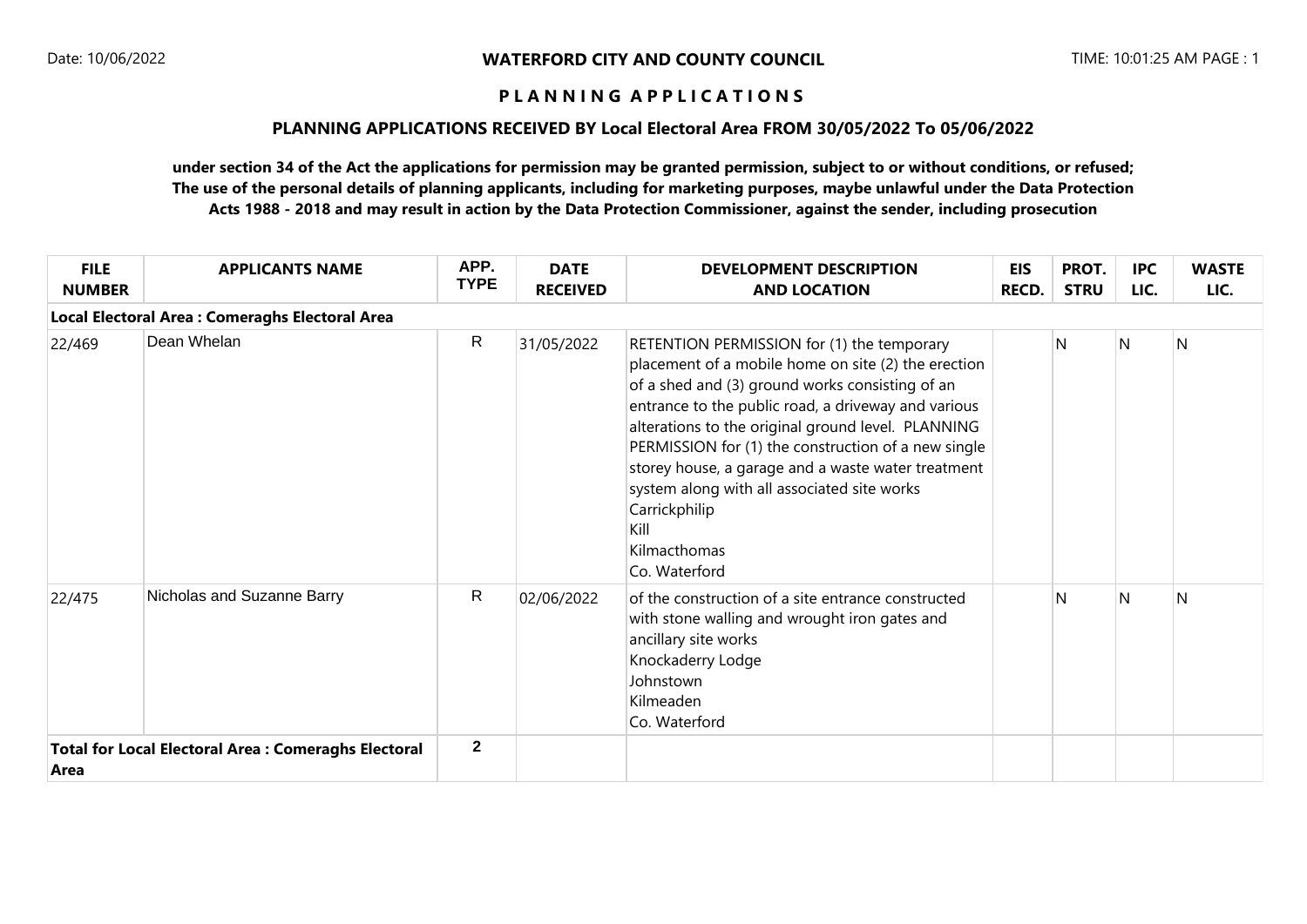#### **PLANNING APPLICATIONS RECEIVED BY Local Electoral Area FROM 30/05/2022 To 05/06/2022**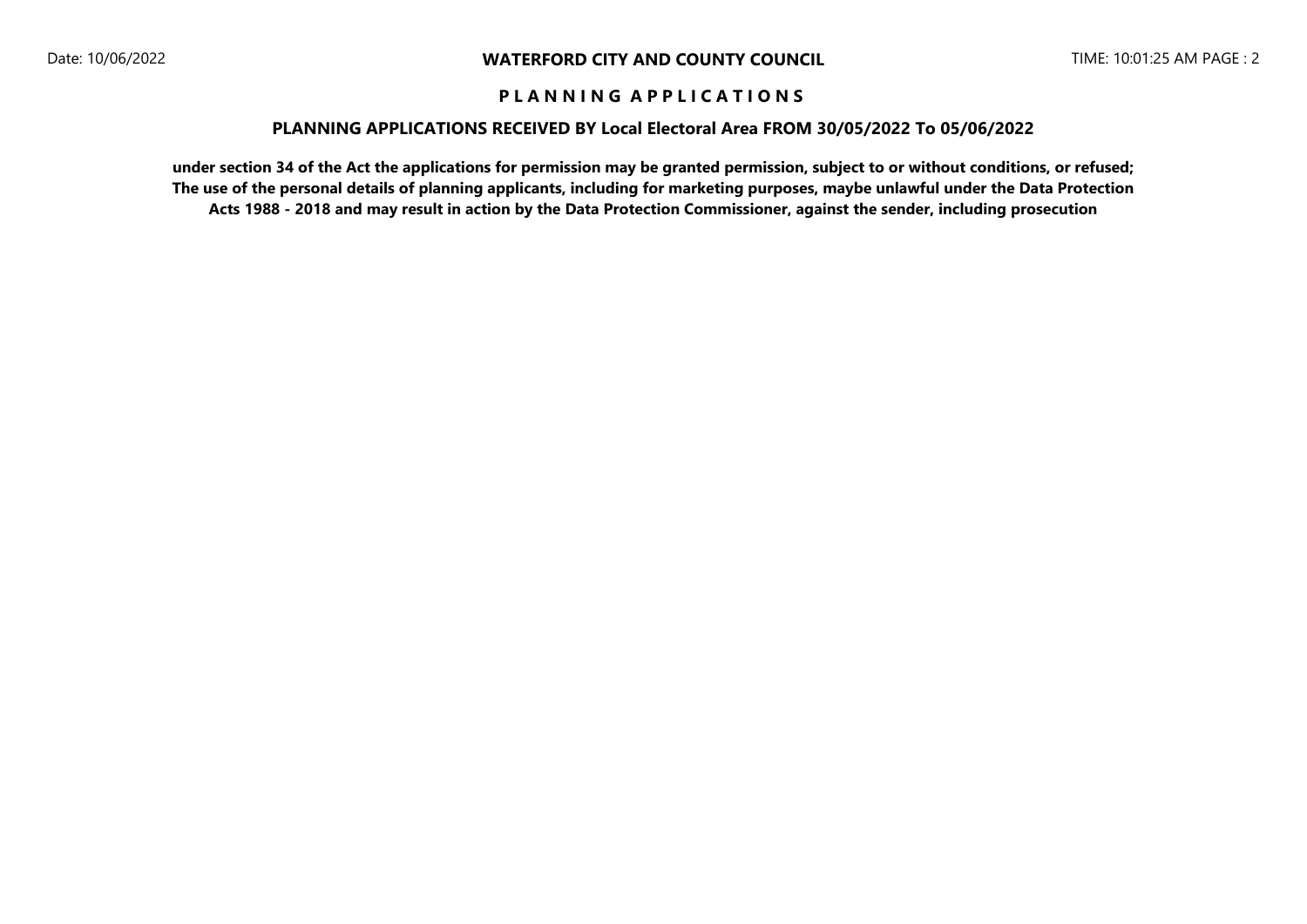### **PLANNING APPLICATIONS RECEIVED BY Local Electoral Area FROM 30/05/2022 To 05/06/2022**

| <b>FILE</b><br><b>NUMBER</b> | <b>APPLICANTS NAME</b>                                   | APP.<br><b>TYPE</b> | <b>DATE</b><br><b>RECEIVED</b> | <b>DEVELOPMENT DESCRIPTION</b><br><b>AND LOCATION</b>                                                                                                                                                                                                                                                      | <b>EIS</b><br><b>RECD.</b> | PROT.<br><b>STRU</b> | <b>IPC</b><br>LIC. | <b>WASTE</b><br>LIC. |
|------------------------------|----------------------------------------------------------|---------------------|--------------------------------|------------------------------------------------------------------------------------------------------------------------------------------------------------------------------------------------------------------------------------------------------------------------------------------------------------|----------------------------|----------------------|--------------------|----------------------|
|                              | Local Electoral Area : Dungarvan- Lismore Electoral Area |                     |                                |                                                                                                                                                                                                                                                                                                            |                            |                      |                    |                      |
| 22/463                       | Emma Ballot & Donnchadh McDonnell                        | P                   | 30/05/2022                     | construction of a new single storey dwelling, garage,<br>new entrance, wastewater treatment system and all<br>ancillary works<br><b>Ballynamuck Middle</b><br>Dungarvan<br>Co. Waterford                                                                                                                   |                            | N                    | $\mathsf{N}$       | $\mathsf{N}$         |
| 22/464                       | Cillian & Louise Corkery                                 | P                   | 30/05/2022                     | construction of a new two storey extension to side<br>and rear of an existing two storey dwelling and all<br>ancillary site works<br>No. 9 T.J. Murphy Place<br>Abbeyside<br>Co. Waterford                                                                                                                 |                            | N                    | N                  | N                    |
| 22/465                       | <b>Geraldine Donnelly and Patrick Guiney</b>             | $\mathsf{P}$        | 31/05/2022                     | the construction of a new single-storey extension to<br>the rear and side, and new porch to the side of the<br>existing house, as well as 1 no. new window along<br>the existing side elevation and all associated internal<br>and external works<br>Ardo Cottage<br>Ardoginna<br>Ardmore<br>Co. Waterford |                            | N                    | N                  | N                    |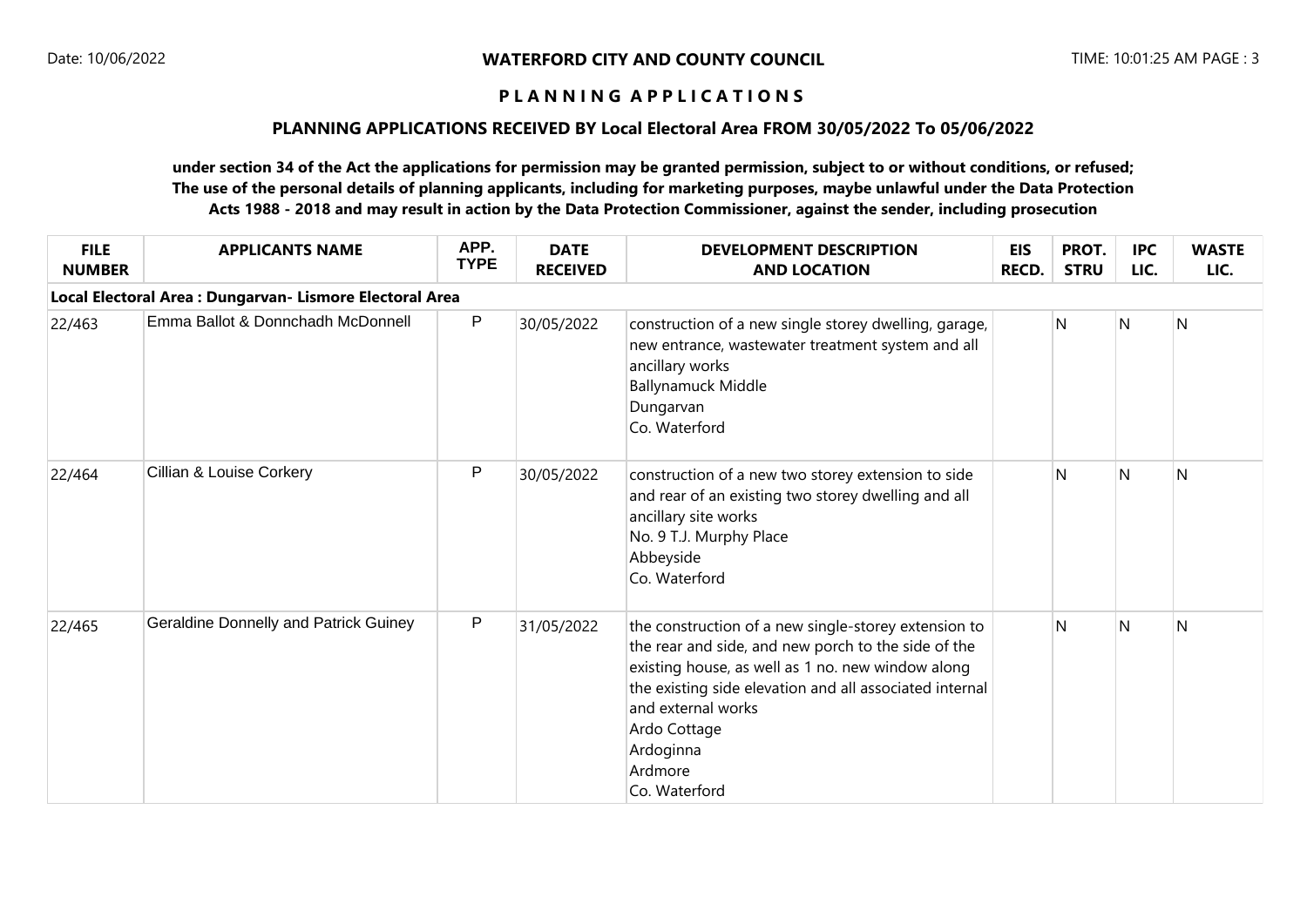#### **PLANNING APPLICATIONS RECEIVED BY Local Electoral Area FROM 30/05/2022 To 05/06/2022**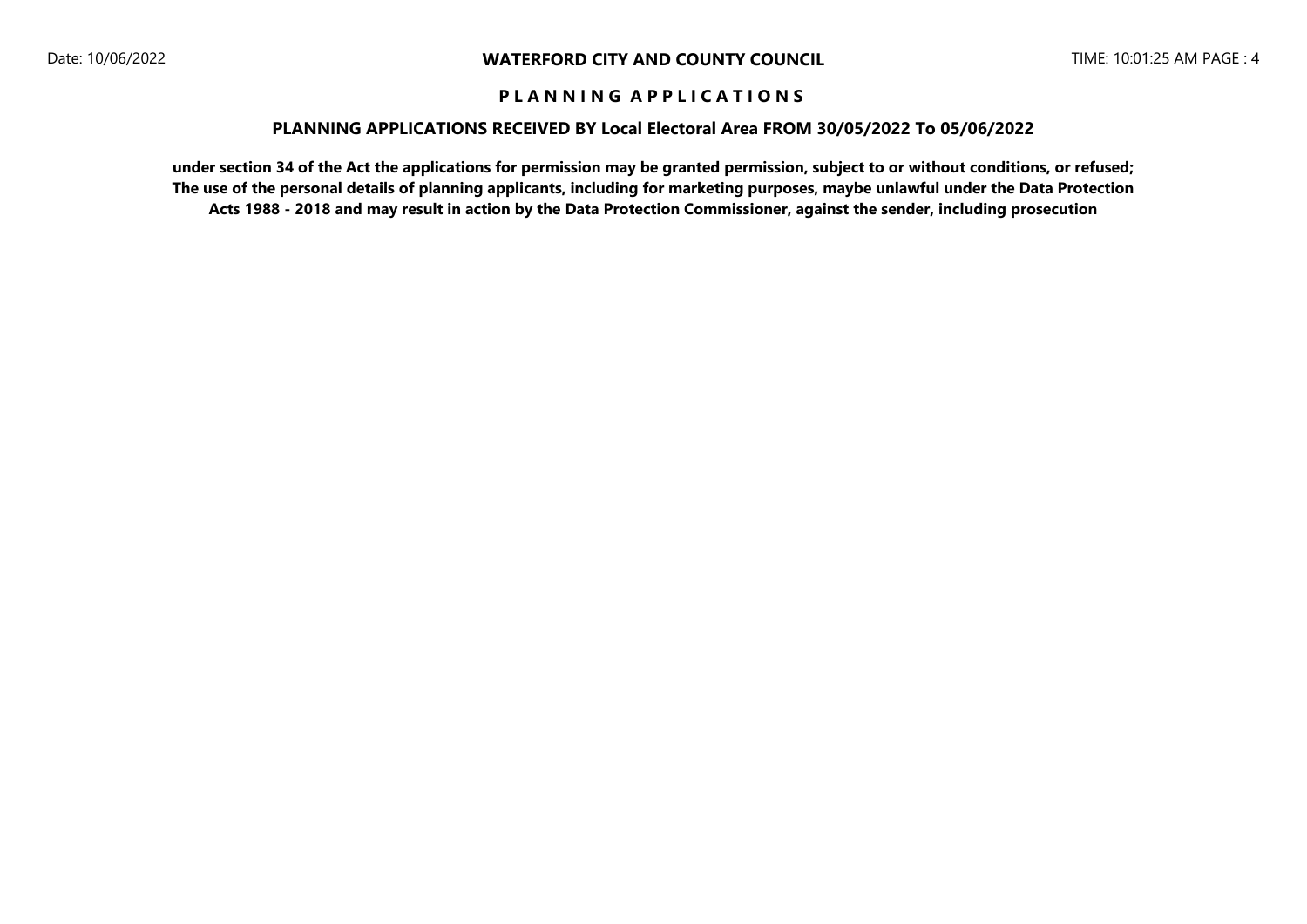#### **PLANNING APPLICATIONS RECEIVED BY Local Electoral Area FROM 30/05/2022 To 05/06/2022**

| <b>FILE</b><br><b>NUMBER</b> | <b>APPLICANTS NAME</b>               | APP.<br><b>TYPE</b> | <b>DATE</b><br><b>RECEIVED</b> | <b>DEVELOPMENT DESCRIPTION</b><br><b>AND LOCATION</b>                                                                                                                                                                                                                                                                                  | <b>EIS</b><br>RECD. | PROT.<br><b>STRU</b> | <b>IPC</b><br>LIC. | <b>WASTE</b><br>LIC. |
|------------------------------|--------------------------------------|---------------------|--------------------------------|----------------------------------------------------------------------------------------------------------------------------------------------------------------------------------------------------------------------------------------------------------------------------------------------------------------------------------------|---------------------|----------------------|--------------------|----------------------|
| 22/467                       | <b>Richard and Danielle Mahoney</b>  | P                   | 31/05/2022                     | the conversion of the existing attic to habitable<br>space, the construction of 3 no. dormer windows<br>each to the front and rear, and the remodelling and<br>refurb of the existing house, including all associated<br>elevational changes and site works<br>The Crest<br><b>Ballinamuck</b><br>Dungarvan<br>Co. Waterford, X35 CR67 |                     | 'N                   | N                  | N                    |
| 22/468                       | Gillian McIlroy and Michael McDonagh | P                   | 31/05/2022                     | construction of a new 2-storey dwelling, new<br>wastewater treatment system and percolation area,<br>new entrance driveway and temporary mobile home<br>Knocknaskagh Upper<br>Clonkerdin<br>Cappoquin<br>Waterford                                                                                                                     |                     | N                    | N                  | N                    |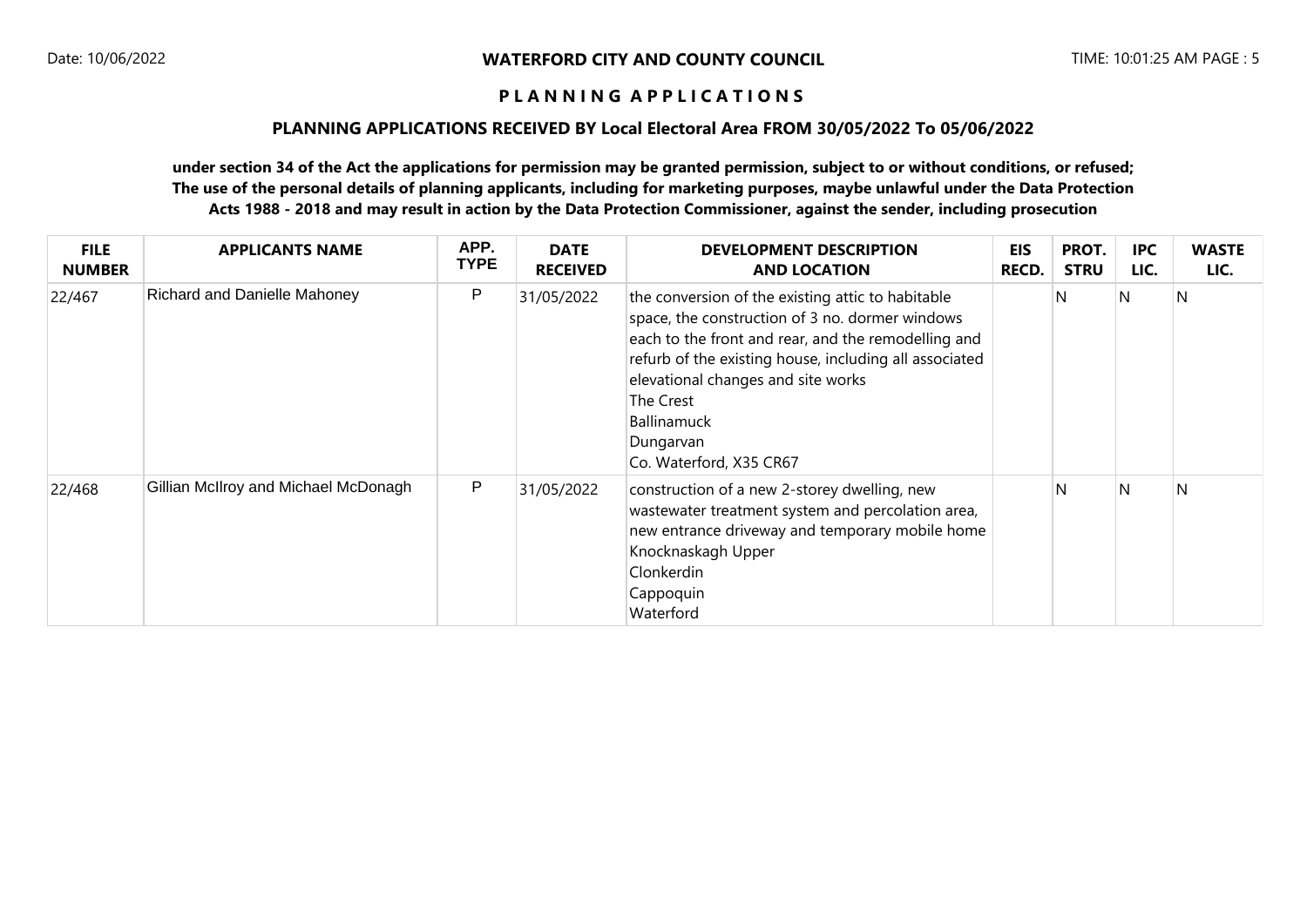### **PLANNING APPLICATIONS RECEIVED BY Local Electoral Area FROM 30/05/2022 To 05/06/2022**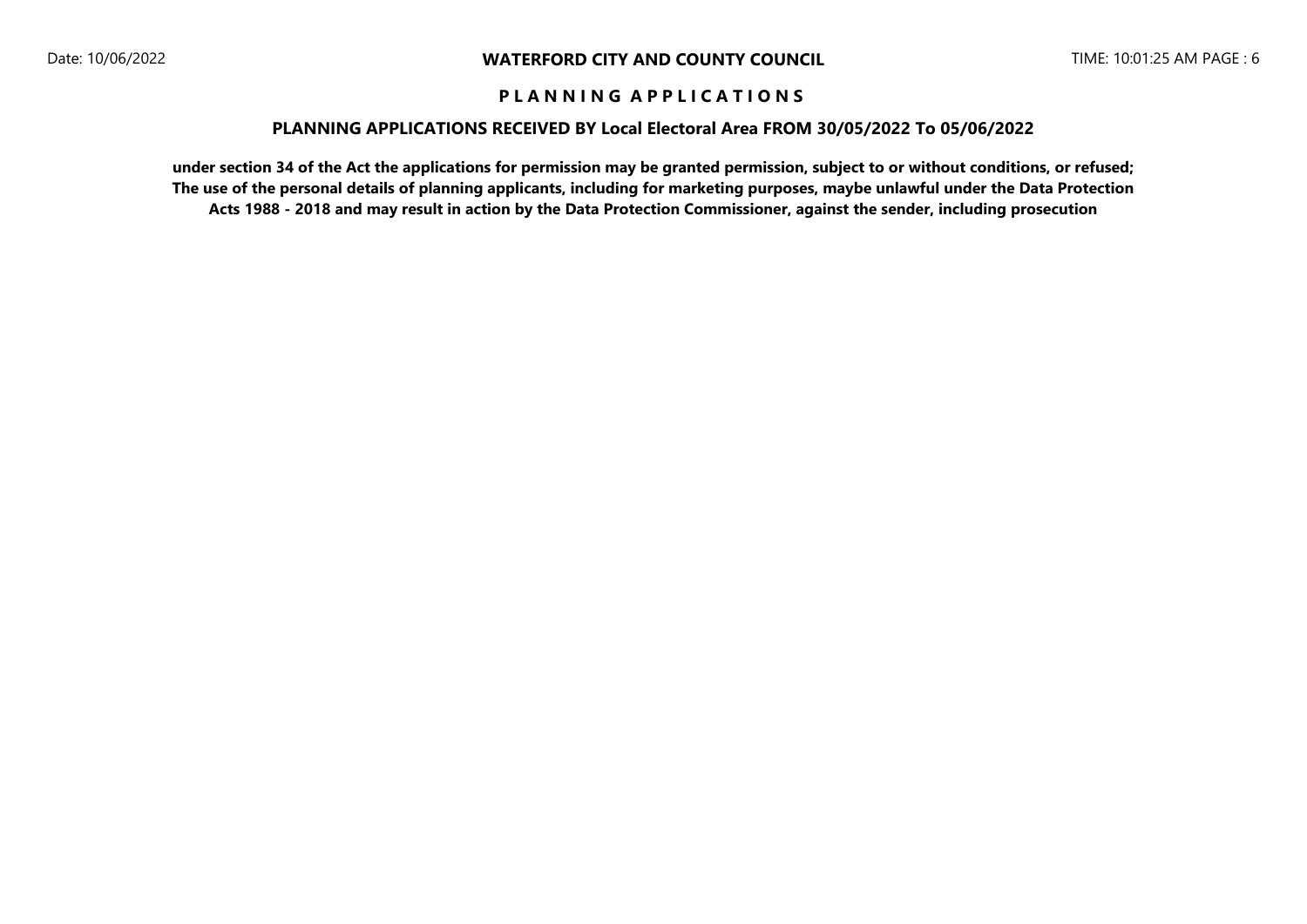## **PLANNING APPLICATIONS RECEIVED BY Local Electoral Area FROM 30/05/2022 To 05/06/2022**

| <b>FILE</b><br><b>NUMBER</b> | <b>APPLICANTS NAME</b>          | APP.<br><b>TYPE</b> | <b>DATE</b><br><b>RECEIVED</b> | <b>DEVELOPMENT DESCRIPTION</b><br><b>AND LOCATION</b>                                                                                                                                                                                                                                                                                                                                                                                                                                                                      | <b>EIS</b><br><b>RECD.</b> | PROT.<br><b>STRU</b> | <b>IPC</b><br>LIC. | <b>WASTE</b><br>LIC. |
|------------------------------|---------------------------------|---------------------|--------------------------------|----------------------------------------------------------------------------------------------------------------------------------------------------------------------------------------------------------------------------------------------------------------------------------------------------------------------------------------------------------------------------------------------------------------------------------------------------------------------------------------------------------------------------|----------------------------|----------------------|--------------------|----------------------|
| 22/470                       | Chris Tyndall                   | $\mathsf{R}$        | 31/05/2022                     | RETENTION PERMISSION of change of use of<br>building previously a single-storey goods shed<br>ancillary to adjoining former railway station to<br>habitable accommodation (comprising<br>accommodation on the ground floor and mezzanine<br>area) and PLANNING PERMISSION for new<br>treatment unit and percolation area, raised decking<br>area and all ancillary works, all to a protected<br>structure (NIAH register number 22903013)<br><b>Station House</b><br>Ballinahemmery<br>Cappagh, Dungarvan<br>Co. Waterford |                            | N                    | N                  | N                    |
| 22/472                       | William, Alice & Stephen Coffey | $\mathsf{P}$        | 02/06/2022                     | installation of cattle underpass, a soiled water tank<br>and associated works<br>Knockmeal and Caherbrack<br>Ballinamult<br>Co. Waterford                                                                                                                                                                                                                                                                                                                                                                                  |                            | N                    | N                  | N                    |
| 22/473                       | Cunnigar Pitch & Putt Club      | $\mathsf{P}$        | 01/06/2022                     | a new single storey Garage & Storage building, and<br>all associated site works for the development, to the<br>side of existing clubhouse<br>Ringnasillogue<br>Dungarvan<br>Co. Waterford                                                                                                                                                                                                                                                                                                                                  |                            | N                    | N                  | N                    |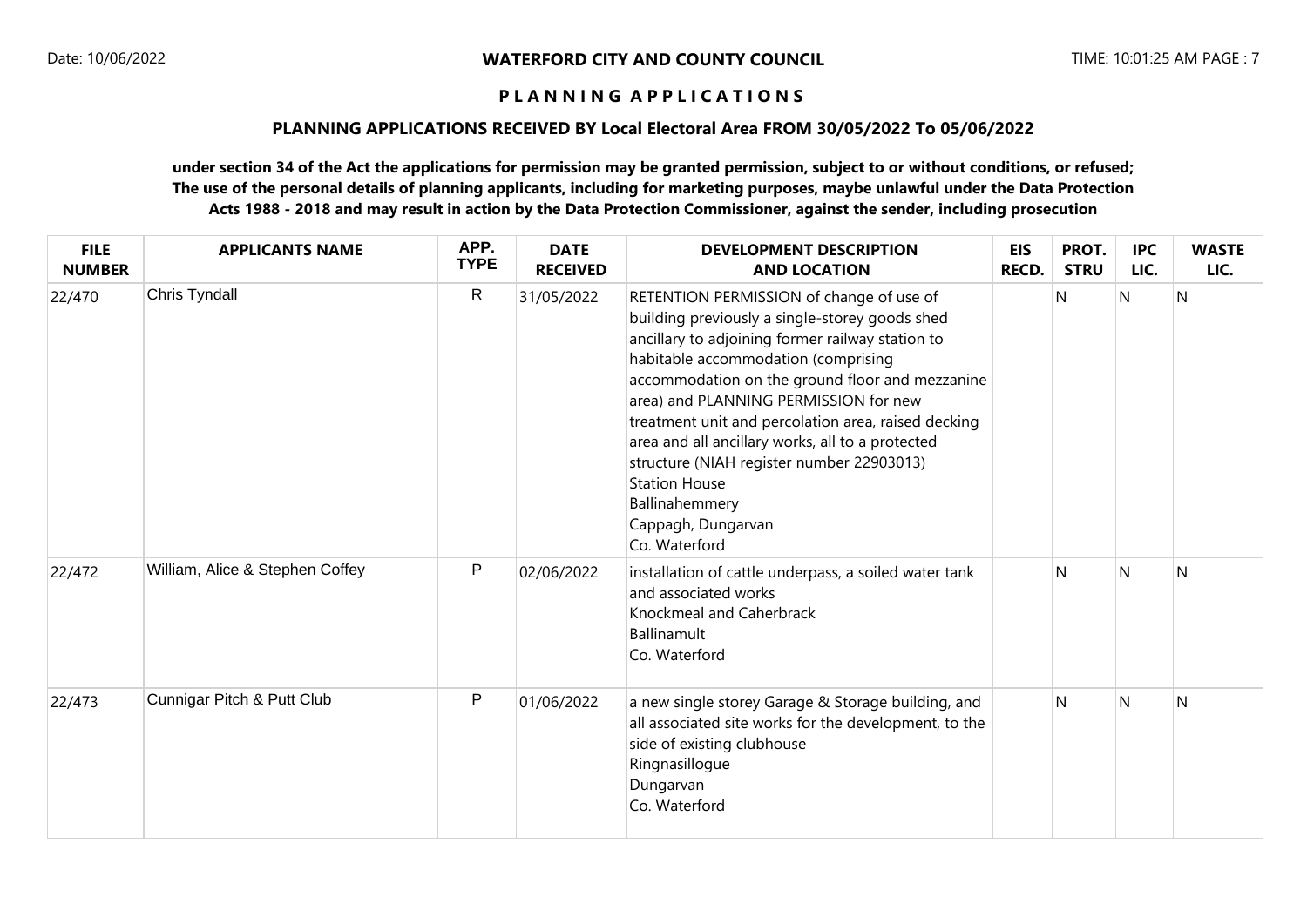#### **PLANNING APPLICATIONS RECEIVED BY Local Electoral Area FROM 30/05/2022 To 05/06/2022**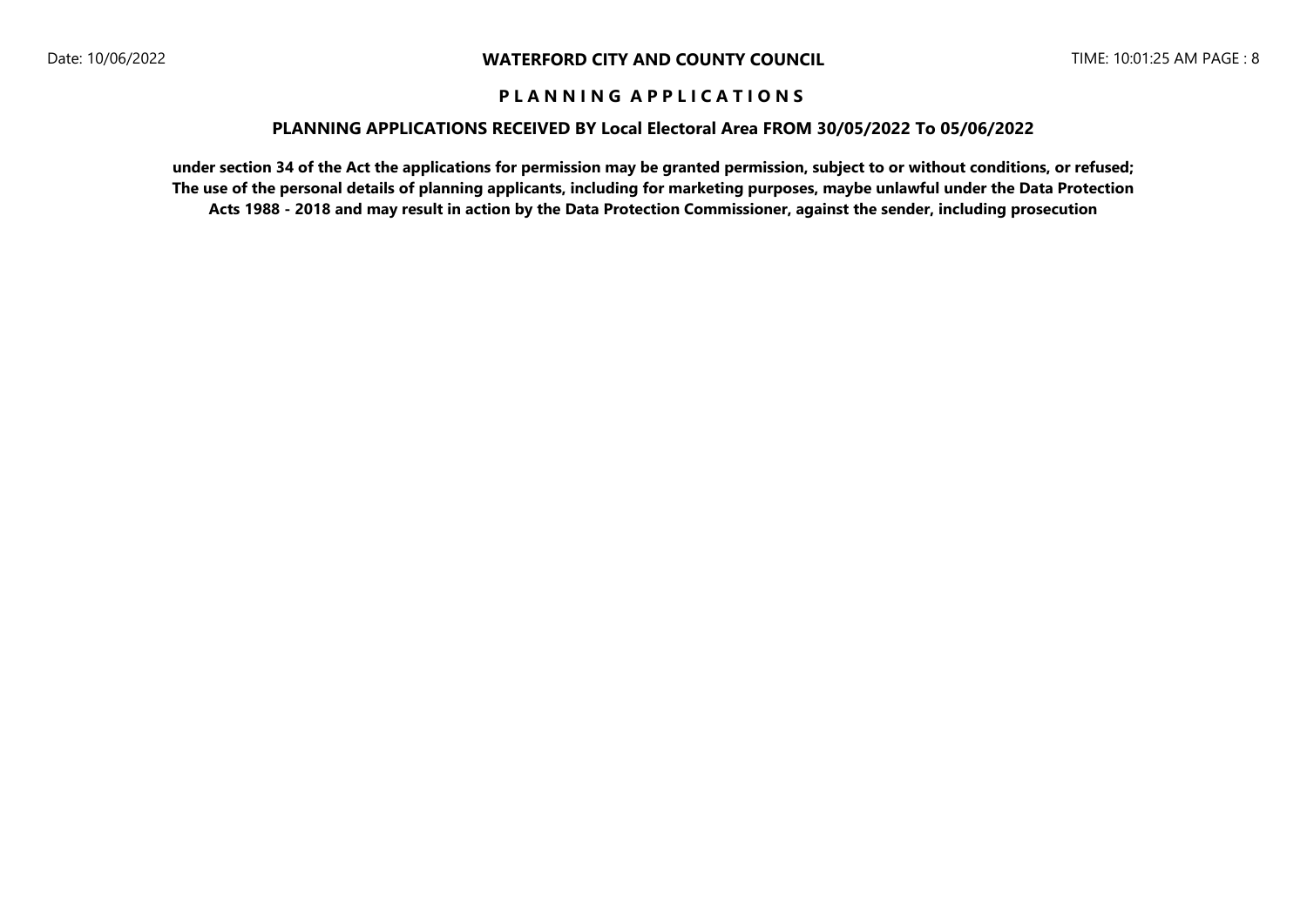### **PLANNING APPLICATIONS RECEIVED BY Local Electoral Area FROM 30/05/2022 To 05/06/2022**

| <b>FILE</b><br><b>NUMBER</b> | <b>APPLICANTS NAME</b>              | APP.<br><b>TYPE</b> | <b>DATE</b><br><b>RECEIVED</b> | <b>DEVELOPMENT DESCRIPTION</b><br><b>AND LOCATION</b>                                                                                                                                                                                                                                                                                                                                                                                                                                                                                                                                                                                                                                          | <b>EIS</b><br>RECD. | PROT.<br><b>STRU</b> | <b>IPC</b><br>LIC. | <b>WASTE</b><br>LIC. |
|------------------------------|-------------------------------------|---------------------|--------------------------------|------------------------------------------------------------------------------------------------------------------------------------------------------------------------------------------------------------------------------------------------------------------------------------------------------------------------------------------------------------------------------------------------------------------------------------------------------------------------------------------------------------------------------------------------------------------------------------------------------------------------------------------------------------------------------------------------|---------------------|----------------------|--------------------|----------------------|
| 22/474                       | <b>Patrick and Sharon Cummins</b>   | $\mathsf{P}$        | 02/06/2022                     | to extend the house by converting the existing<br>garage to additional house accommodation. Works<br>will include an extension to the existing garage<br>building, by bringing it forward in line with the<br>existing house, removal of the garage side wall<br>nearest to the house, raise the floor level of the<br>garage to match the house floor level, replace the<br>existing garage door with a new window, raise the<br>roof to facilitate an 8 ft. ceiling level and replace the<br>existing lean-to-roof with a new A-shaped tile roof.<br>External wall finishes where affected will match the<br>existing dwelling.<br>No. 24 Parks Road<br>Lismore<br>Co. Waterford<br>P51 X935 |                     | N                    | N                  | N                    |
| 22/478                       | Patrick Hickey and Louise McSweeney | $\mathsf{P}$        | 02/06/2022                     | construct a New Single-Storey dwelling together<br>with detached Garage, new entrance, treatment<br>system, percolation area, bore well and ancillary site<br>works<br>Dromore<br>Aglish<br>Co. Waterford                                                                                                                                                                                                                                                                                                                                                                                                                                                                                      |                     | N                    | N                  | N                    |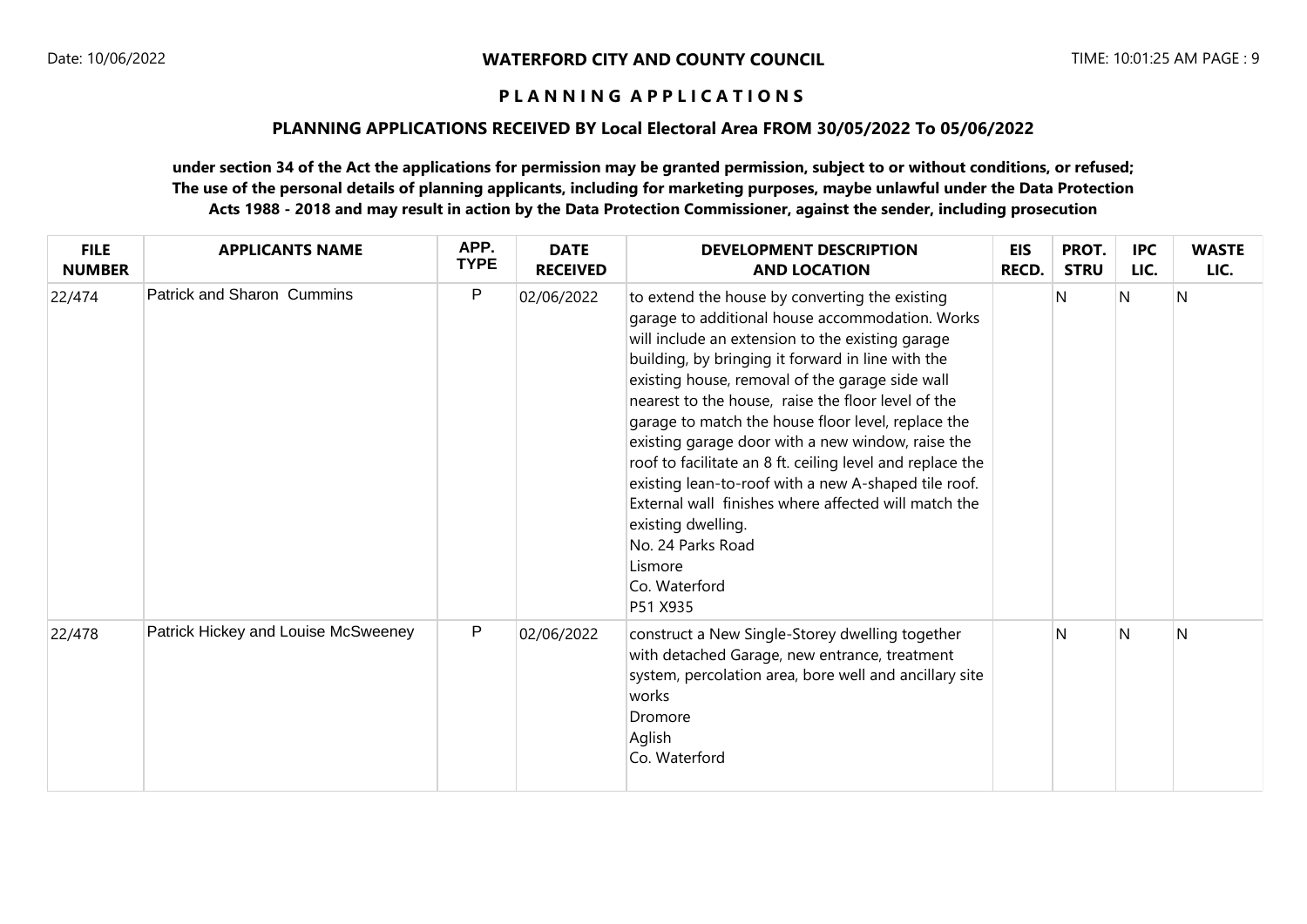### **PLANNING APPLICATIONS RECEIVED BY Local Electoral Area FROM 30/05/2022 To 05/06/2022**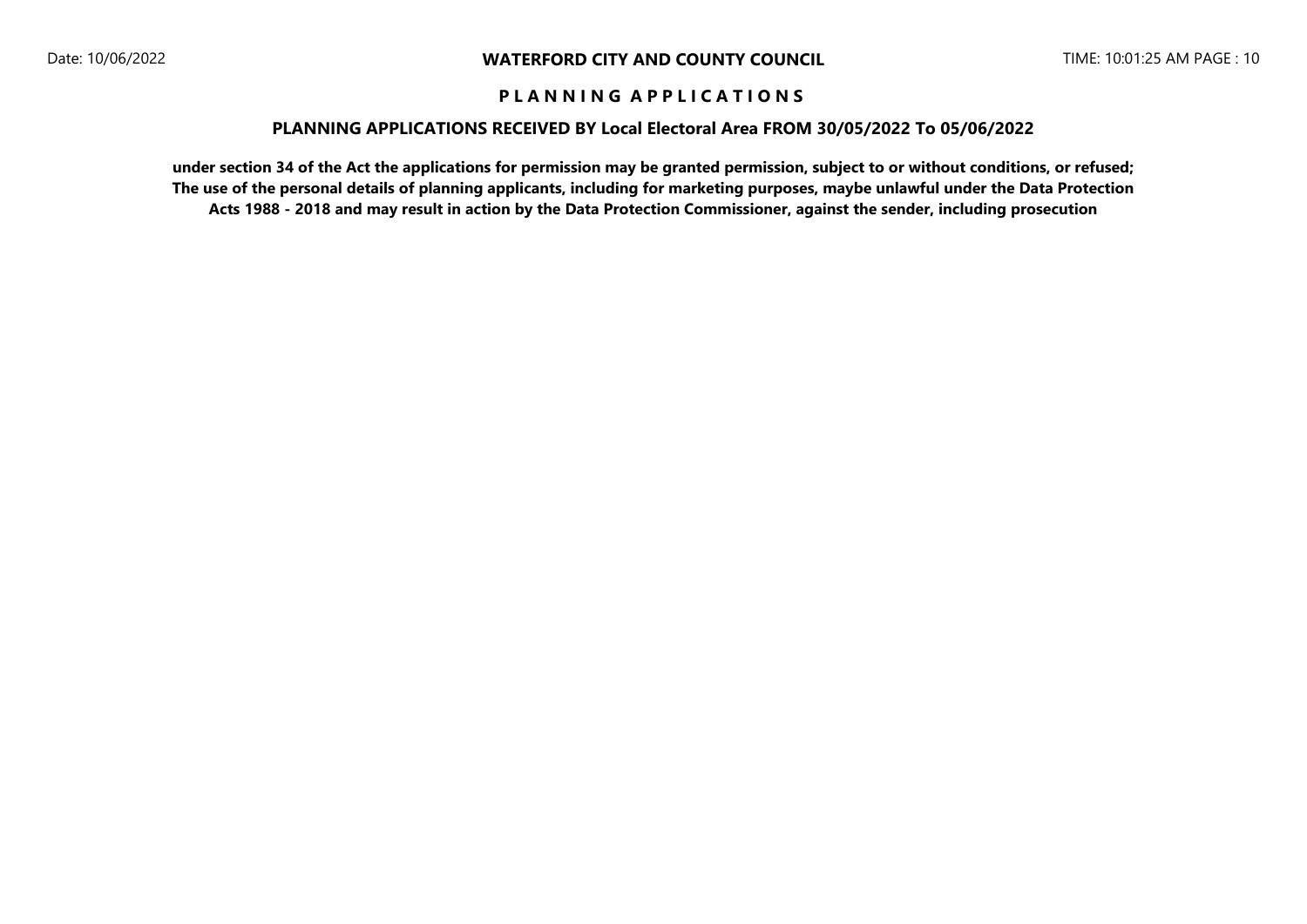## **PLANNING APPLICATIONS RECEIVED BY Local Electoral Area FROM 30/05/2022 To 05/06/2022**

| <b>FILE</b><br><b>NUMBER</b> | <b>APPLICANTS NAME</b>             | APP.<br><b>TYPE</b> | <b>DATE</b><br><b>RECEIVED</b> | <b>DEVELOPMENT DESCRIPTION</b><br><b>AND LOCATION</b>                                                                                                                                                                                  | <b>EIS</b><br><b>RECD.</b> | PROT.<br><b>STRU</b> | <b>IPC</b><br>LIC. | <b>WASTE</b><br>LIC. |
|------------------------------|------------------------------------|---------------------|--------------------------------|----------------------------------------------------------------------------------------------------------------------------------------------------------------------------------------------------------------------------------------|----------------------------|----------------------|--------------------|----------------------|
| 22/480                       | Séan Ó'Muirithe                    | $\mathsf O$         | 03/06/2022                     | chun tig chónaithe aon úrlar a thógaint, slí isteach,<br>ceangal a dhéanamh leis an gcóras uisce poiblí agus<br>séarachas poiblí agus na hoibreacha láithreán cúnta<br>Maoil a Chóirnigh<br>An Rinn<br>Dún Garbhán<br>Co. Phort Láirge |                            | N                    | N                  | N                    |
| 22/481                       | <b>Teresa Russell</b>              | ${\sf P}$           | 03/06/2022                     | a Standard Timber Framed House<br>Kilgabriel<br>Clashmore<br>Co. Waterford                                                                                                                                                             |                            | N                    | N                  | N                    |
| 22/482                       | Muireann Ní Sheoighe Eachthighearn | $\mathsf O$         | 03/06/2022                     | construction of a new two storey dwelling, garage,<br>new entrance, wastewater treatment system and all<br>ancillary works<br>Coolnacreena<br>Cappoquin<br>Co. Waterford                                                               |                            | N                    | N                  | N                    |
| 22/483                       | Martina Beresford & Aodh Power     | ${\sf P}$           | 03/06/2022                     | construction of a new single storey dwelling, site<br>entrance, wastewater treatment system and<br>percolation area and all ancillary site works<br><b>Ballyconnery Upper</b><br>Dungarvan<br>Co. Waterford                            |                            | N                    | N                  | N                    |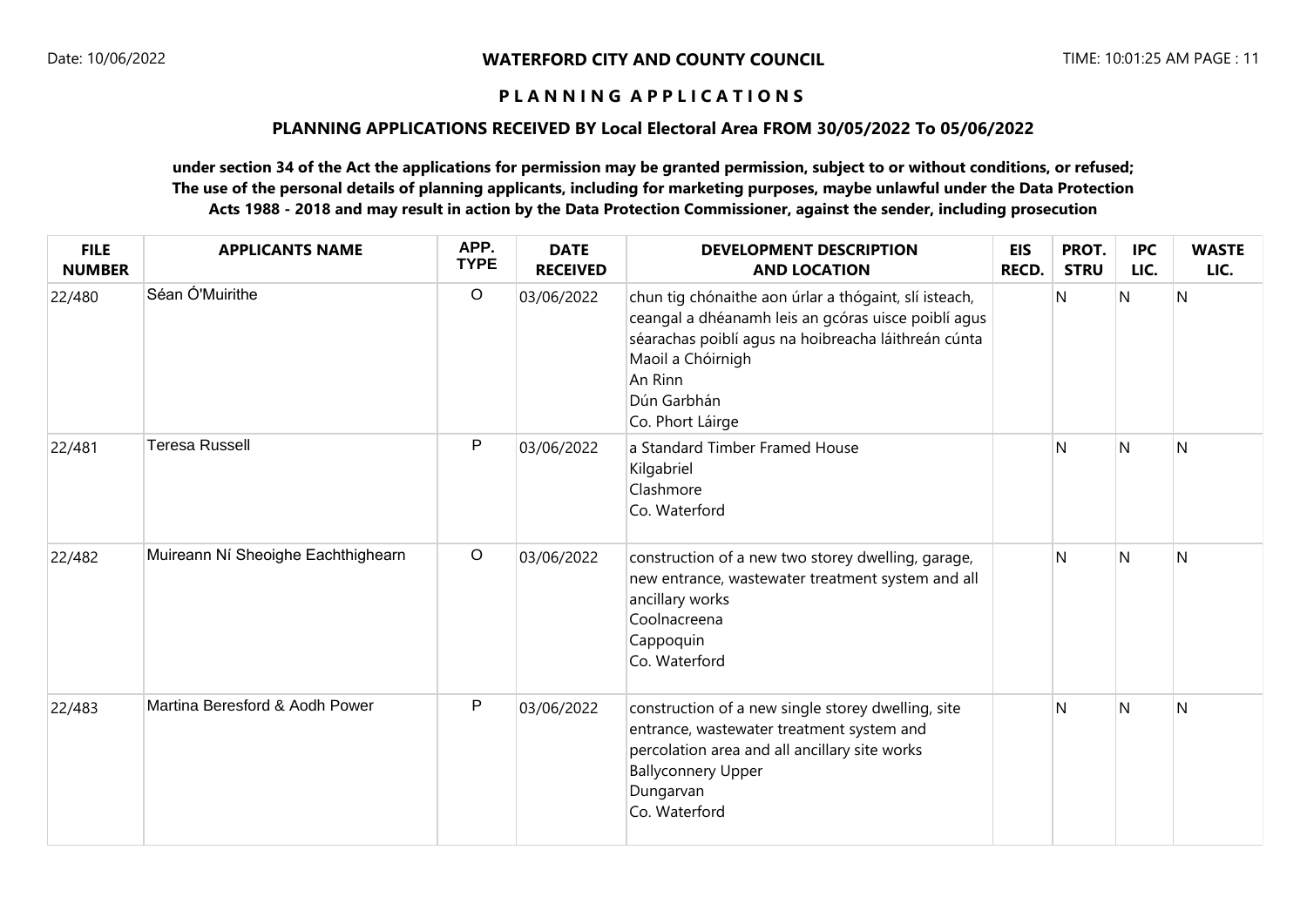#### **PLANNING APPLICATIONS RECEIVED BY Local Electoral Area FROM 30/05/2022 To 05/06/2022**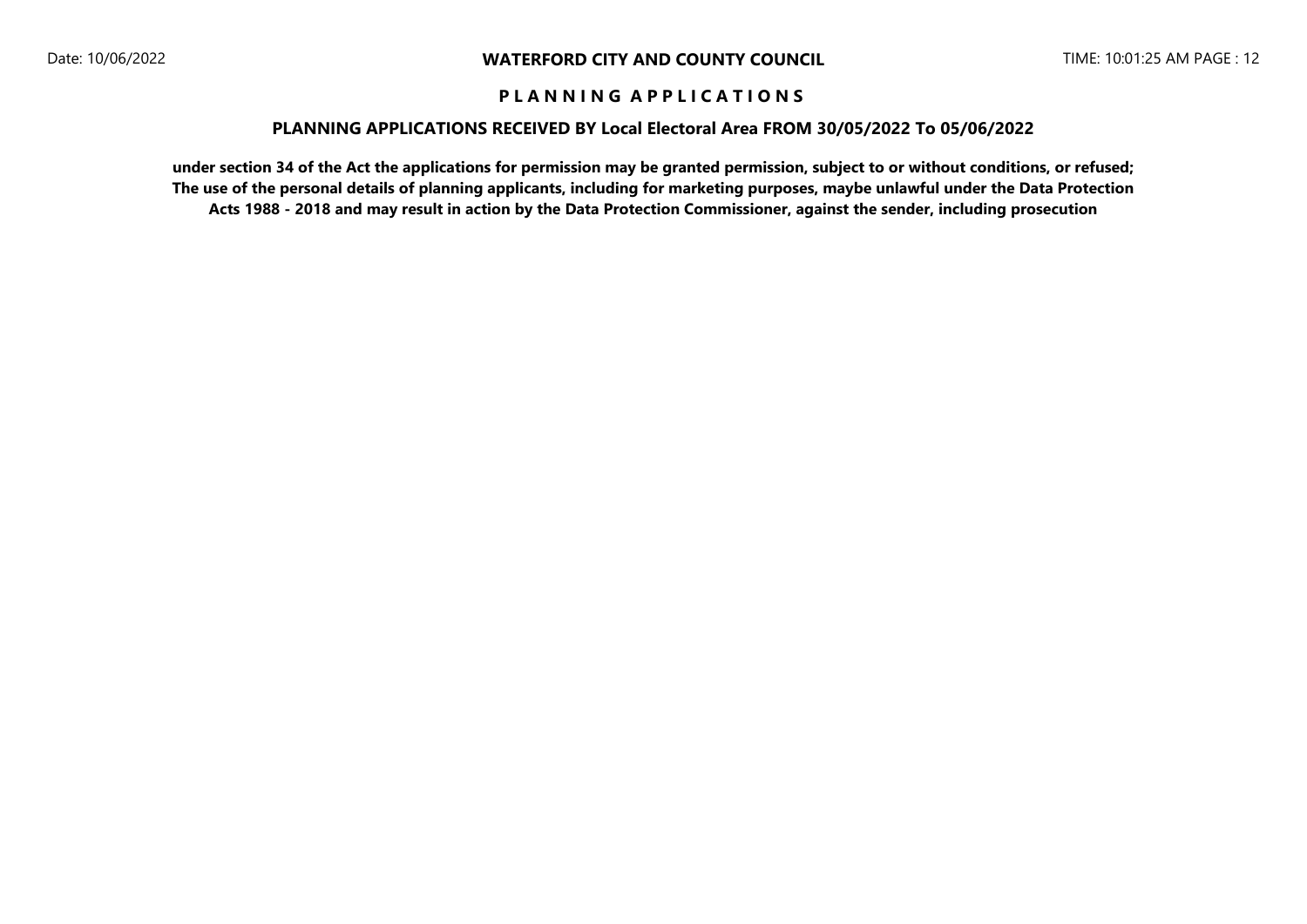### **PLANNING APPLICATIONS RECEIVED BY Local Electoral Area FROM 30/05/2022 To 05/06/2022**

| <b>FILE</b><br><b>NUMBER</b> | <b>APPLICANTS NAME</b> | APP.<br><b>TYPE</b> | <b>DATE</b><br><b>RECEIVED</b> | <b>DEVELOPMENT DESCRIPTION</b><br><b>AND LOCATION</b>                                                                                                                                                                                                                                                                                                                            | <b>EIS</b><br>RECD. | PROT.<br><b>STRU</b> | <b>IPC</b><br>LIC. | <b>WASTE</b><br>LIC. |
|------------------------------|------------------------|---------------------|--------------------------------|----------------------------------------------------------------------------------------------------------------------------------------------------------------------------------------------------------------------------------------------------------------------------------------------------------------------------------------------------------------------------------|---------------------|----------------------|--------------------|----------------------|
| 22/485                       | Caoimhe Joyce Hearne   | $\circ$             | 03/06/2022                     | construction of a new two storey dwelling, garage,<br>new entrance, wastewater treatment system and all<br>ancillary works<br>Coolnacreena<br>Cappoquin<br>Co. Waterford                                                                                                                                                                                                         |                     | N                    | N                  | $\mathsf{N}$         |
| 22/486                       | <b>Tracey Power</b>    | $\mathsf{P}$        | 03/06/2022                     | a 2 storey house, a garage, a bored well, a waste<br>water treatment system and an entrance along with<br>all associated site works<br>Killineen East<br>Dungarvan<br>Co. Waterford                                                                                                                                                                                              |                     | $\mathsf{N}$         | $\mathsf{N}$       | $\mathsf{N}$         |
| 22/487                       | Thomas O'Gorman        | $\mathsf{P}$        | 03/06/2022                     | (1) the conversion of a portion of attic space to<br>habitable accommodation (2) the construction of a<br>dormer type window and 2 no. velux type windows<br>to the south elevation of the house (3) various<br>window and door ope alterations to the existing<br>house along with all associated site works<br>Skehacrine<br>Abbeyside<br>Dungarvan<br>Co. Waterford, X35 DK02 |                     | N                    | $\mathsf{N}$       | N                    |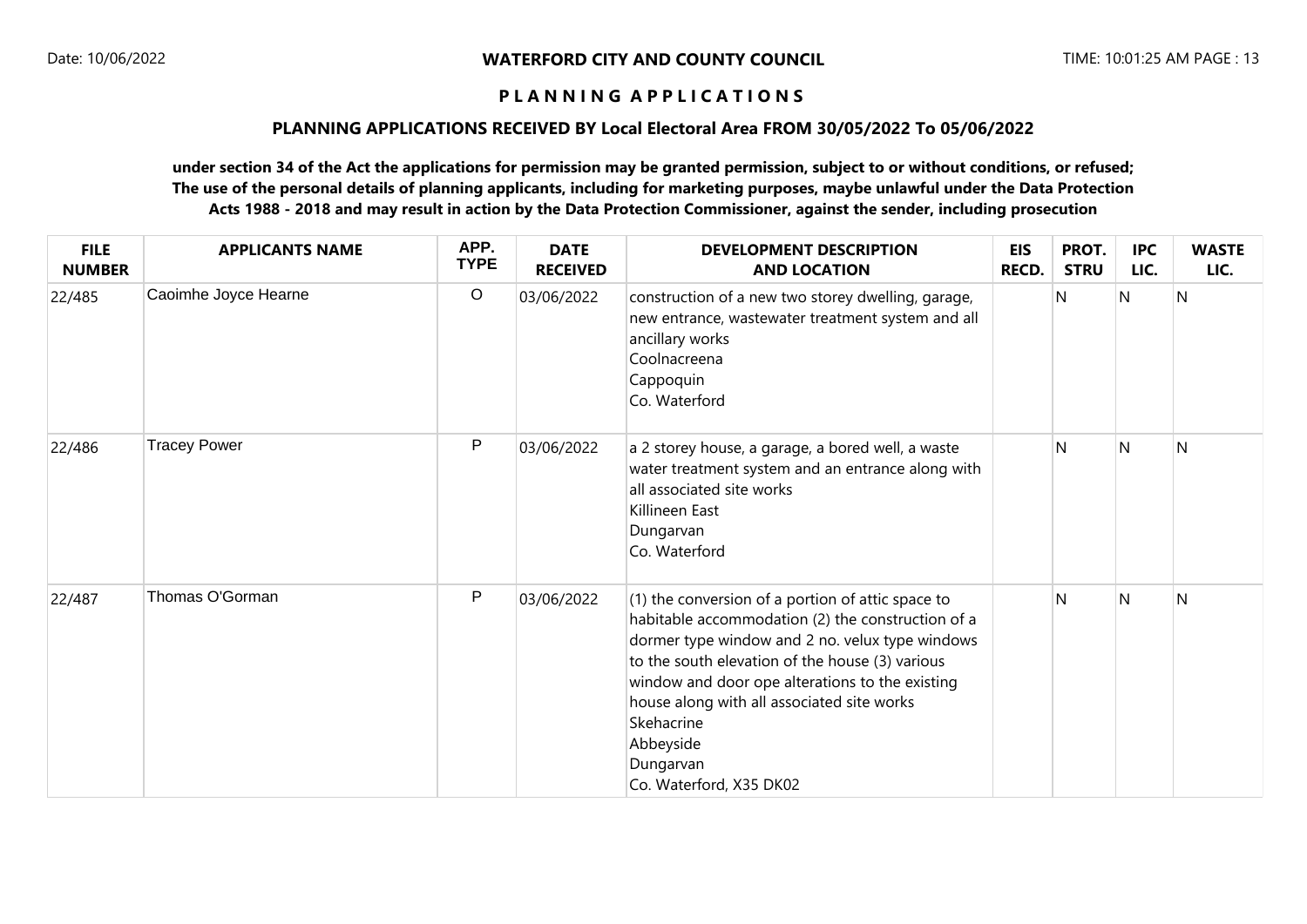### **PLANNING APPLICATIONS RECEIVED BY Local Electoral Area FROM 30/05/2022 To 05/06/2022**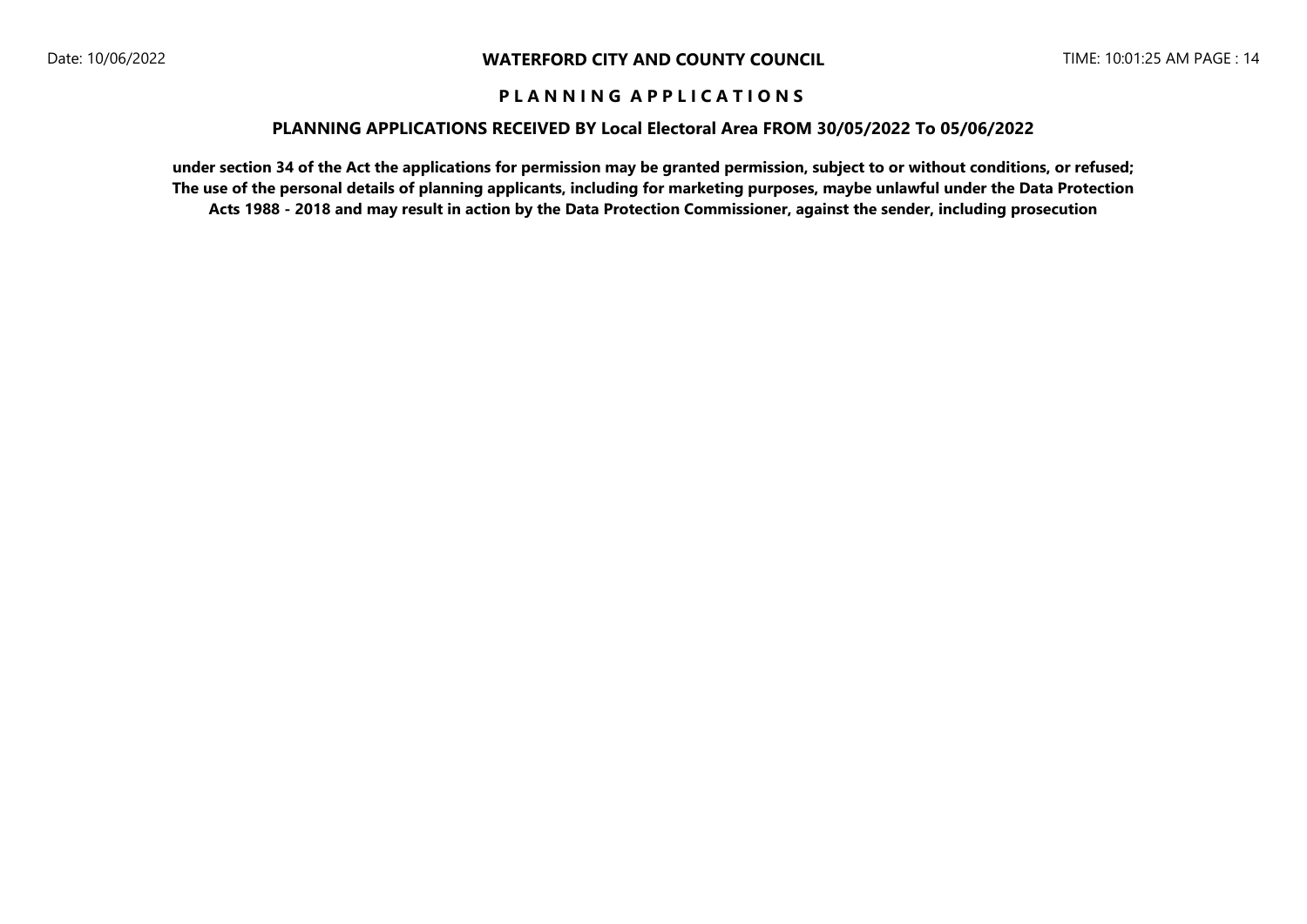### **PLANNING APPLICATIONS RECEIVED BY Local Electoral Area FROM 30/05/2022 To 05/06/2022**

| <b>FILE</b><br><b>NUMBER</b> | <b>APPLICANTS NAME</b>                                    | APP.<br><b>TYPE</b> | <b>DATE</b><br><b>RECEIVED</b> | <b>DEVELOPMENT DESCRIPTION</b><br><b>AND LOCATION</b>                                                                                                                                                                                                                   | <b>EIS</b><br><b>RECD.</b> | PROT.<br><b>STRU</b> | <b>IPC</b><br>LIC. | <b>WASTE</b><br>LIC. |
|------------------------------|-----------------------------------------------------------|---------------------|--------------------------------|-------------------------------------------------------------------------------------------------------------------------------------------------------------------------------------------------------------------------------------------------------------------------|----------------------------|----------------------|--------------------|----------------------|
| 22/488                       | Margaret Breen                                            | P                   | 03/06/2022                     | $(1)$ the construction of an extension to the rear of<br>the existing house and (2) the addition of a velux<br>window on the front elevation of the existing house<br>along with all associated site works<br>6 Fenian Place<br>Abbeyside<br>Dungarvan<br>Co. Waterford |                            | N                    | N                  | N                    |
| <b>Electoral Area</b>        | <b>Total for Local Electoral Area: Dungarvan- Lismore</b> | 18                  |                                |                                                                                                                                                                                                                                                                         |                            |                      |                    |                      |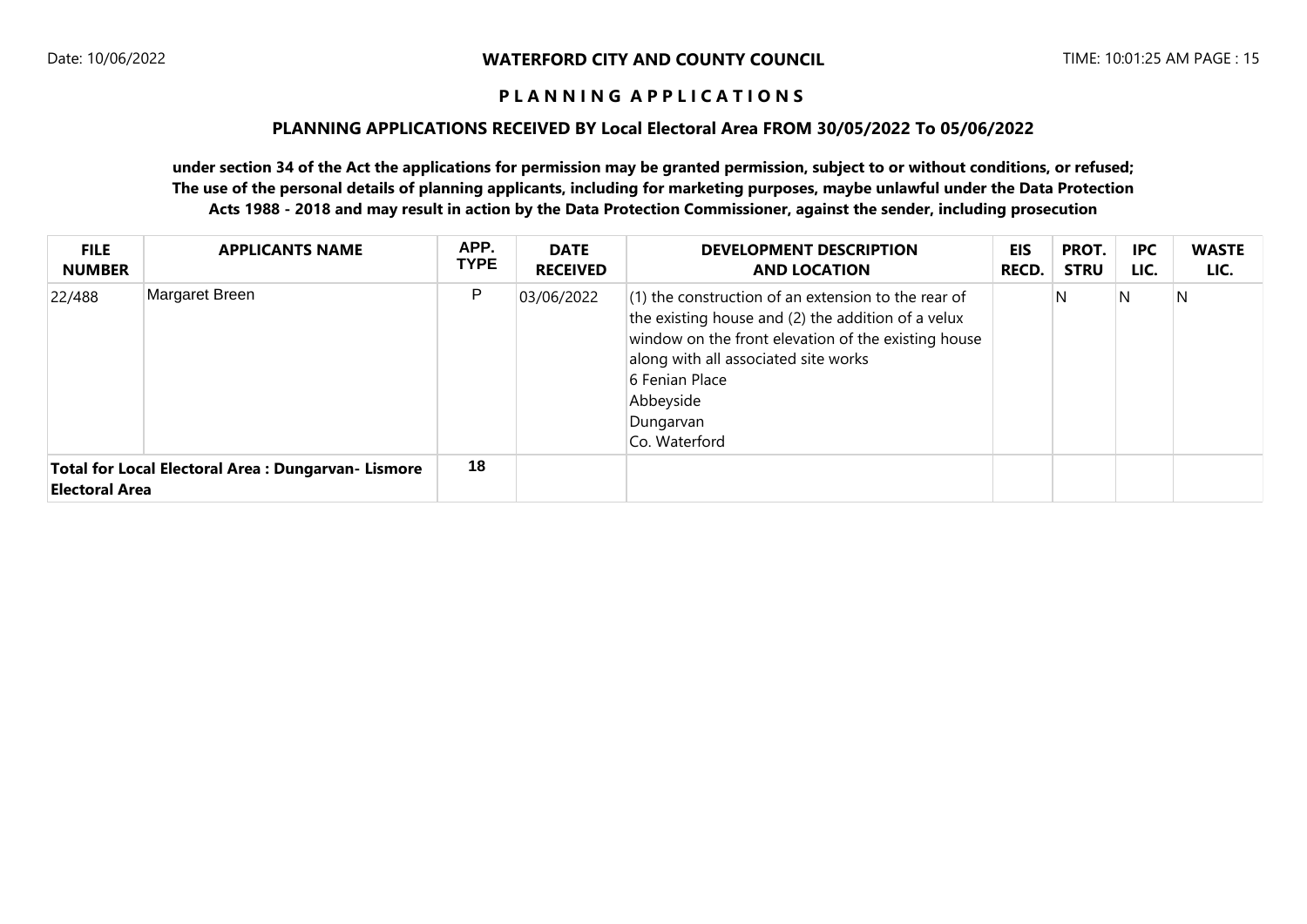### **PLANNING APPLICATIONS RECEIVED BY Local Electoral Area FROM 30/05/2022 To 05/06/2022**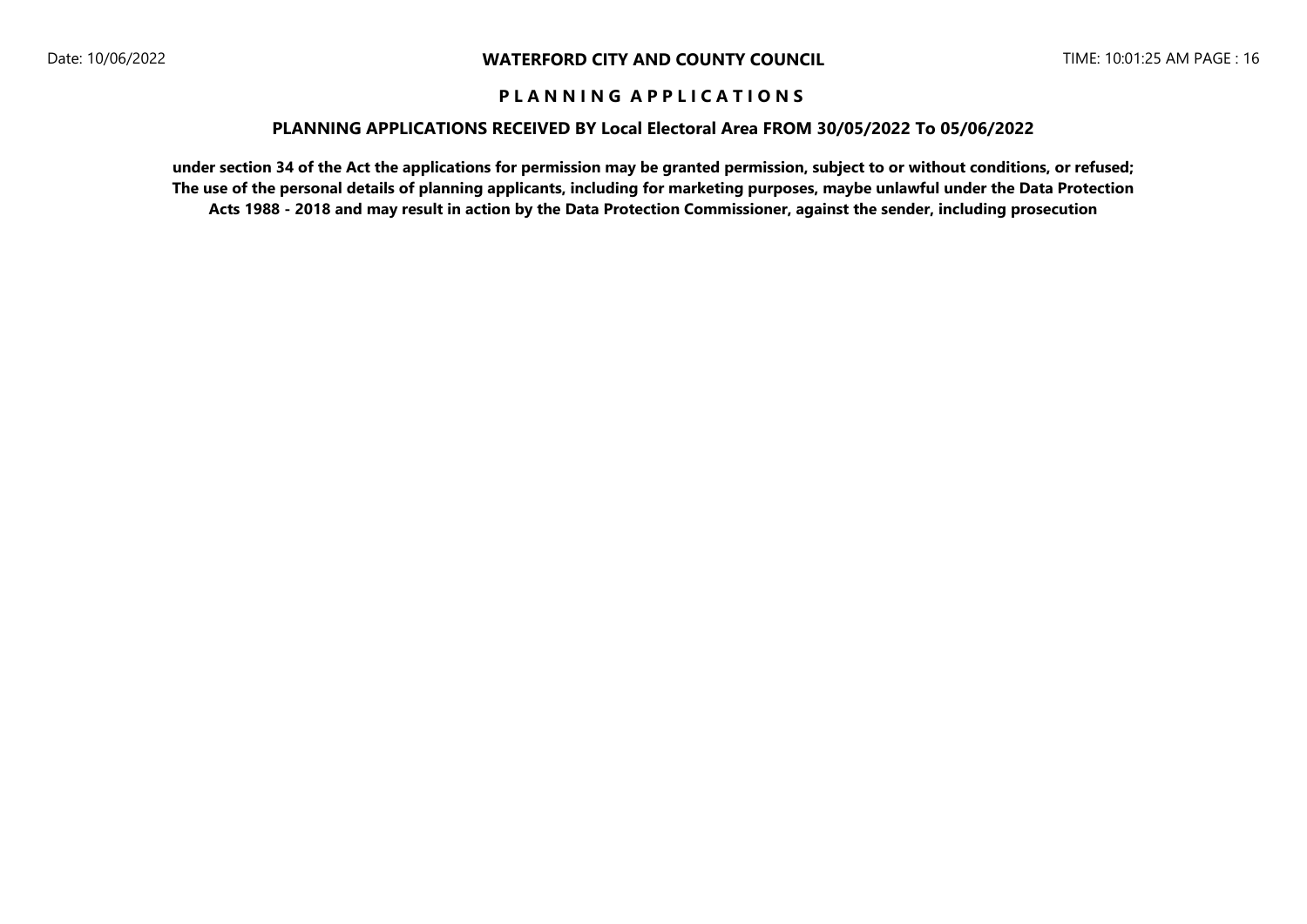### **PLANNING APPLICATIONS RECEIVED BY Local Electoral Area FROM 30/05/2022 To 05/06/2022**

| <b>FILE</b><br><b>NUMBER</b> | <b>APPLICANTS NAME</b>                             | APP.<br><b>TYPE</b> | <b>DATE</b><br><b>RECEIVED</b> | <b>DEVELOPMENT DESCRIPTION</b><br><b>AND LOCATION</b>                                                                                                                                                                                                                                                                                                                                                                                                                                                                      | <b>EIS</b><br>RECD. | PROT.<br><b>STRU</b> | <b>IPC</b><br>LIC. | <b>WASTE</b><br>LIC. |
|------------------------------|----------------------------------------------------|---------------------|--------------------------------|----------------------------------------------------------------------------------------------------------------------------------------------------------------------------------------------------------------------------------------------------------------------------------------------------------------------------------------------------------------------------------------------------------------------------------------------------------------------------------------------------------------------------|---------------------|----------------------|--------------------|----------------------|
|                              | Local Electoral Area : Metropolitan Electoral Area |                     |                                |                                                                                                                                                                                                                                                                                                                                                                                                                                                                                                                            |                     |                      |                    |                      |
| 22/462                       | The Health Service Executive                       | P                   | 30/05/2022                     | a new extension at the Outpatient Department. The<br>development will consist of a two storey extension<br>over the existing Outpatient Department building<br>and new circulation core to serve all the levels of the<br>building. The accommodation is to include: consult<br>rooms and associated support rooms. Ancillary<br>works include: new site set down arrangement, links<br>to the existing hospital and roof top plant<br>enclosures<br>University Hospital Waterford<br>Dunmore Road<br>Ardkeen<br>Waterford |                     | N                    | N                  | N                    |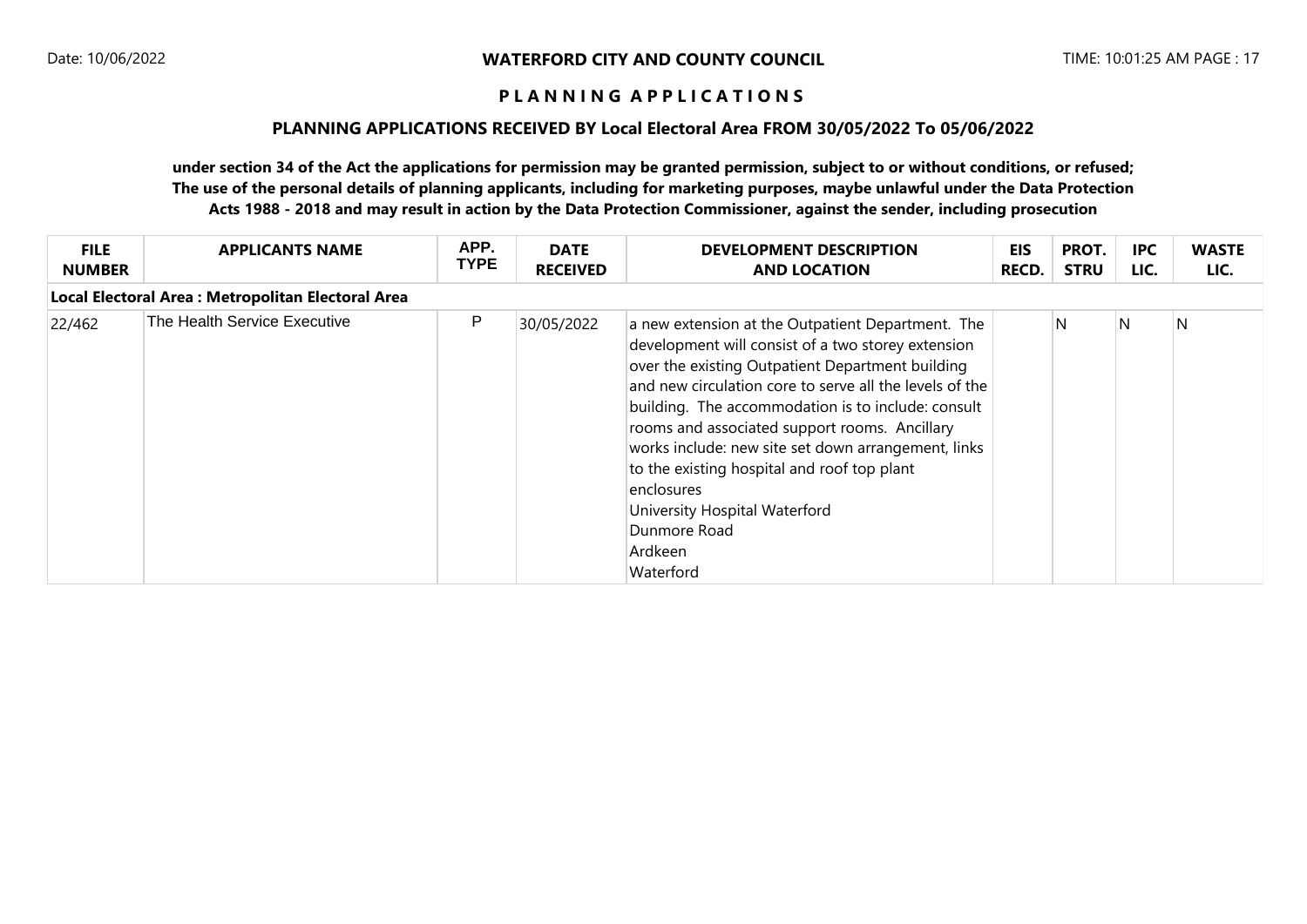### **PLANNING APPLICATIONS RECEIVED BY Local Electoral Area FROM 30/05/2022 To 05/06/2022**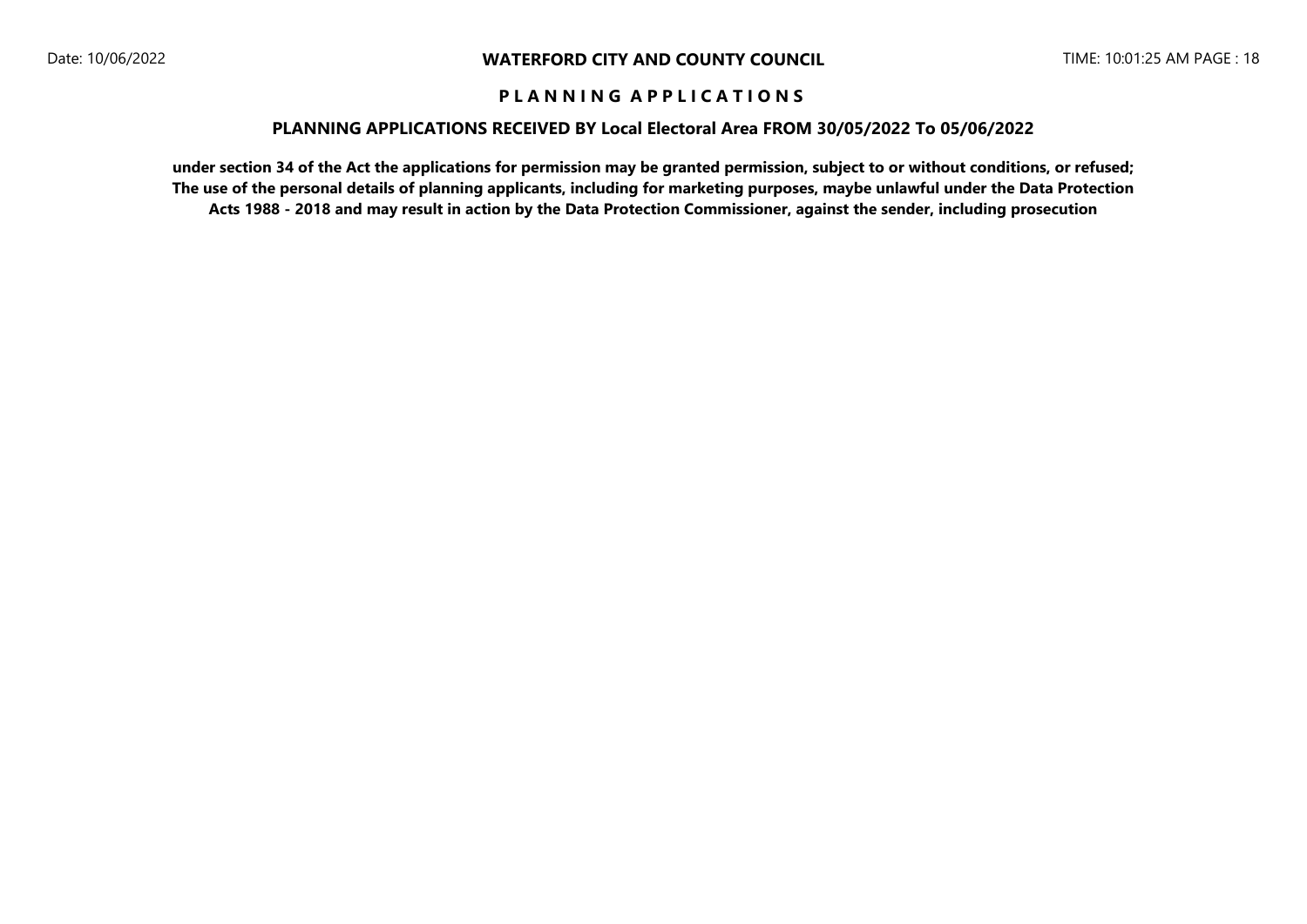### **PLANNING APPLICATIONS RECEIVED BY Local Electoral Area FROM 30/05/2022 To 05/06/2022**

| <b>FILE</b><br><b>NUMBER</b> | <b>APPLICANTS NAME</b>                | APP.<br><b>TYPE</b> | <b>DATE</b><br><b>RECEIVED</b> | <b>DEVELOPMENT DESCRIPTION</b><br><b>AND LOCATION</b>                                                                                                                                                                                                                                                                                                                                                                                                                                                                                                                                                                                                                                                                                                                                           | <b>EIS</b><br><b>RECD.</b> | PROT.<br><b>STRU</b> | <b>IPC</b><br>LIC. | <b>WASTE</b><br>LIC. |
|------------------------------|---------------------------------------|---------------------|--------------------------------|-------------------------------------------------------------------------------------------------------------------------------------------------------------------------------------------------------------------------------------------------------------------------------------------------------------------------------------------------------------------------------------------------------------------------------------------------------------------------------------------------------------------------------------------------------------------------------------------------------------------------------------------------------------------------------------------------------------------------------------------------------------------------------------------------|----------------------------|----------------------|--------------------|----------------------|
| 22/466                       | Glenveagh Homes Ltd.                  | $\mathsf{P}$        | 31/05/2022                     | Phase 3 of a residential development consisting of<br>the construction of 14 no. residential units, 1 no.<br>childcare facility, 1 no. ESB substation and all<br>ancillary development works including access,<br>footpaths, cycle paths, parking, drainage,<br>landscaping, lighting and amenity areas. The<br>proposed development works include a connection<br>to and the construction of a new storm water sewer<br>on the Dunmore Road which is associated with<br>Island View pumping station. Access to the site will<br>be via the existing entrance onto Williamstown<br>Road to the south of the site. A Natura Impact<br>Statement (NIS) has been submitted to the planning<br>authority with the application<br>'The Paddocks'<br>Williamstown Road<br>Grantstown<br>Co. Waterford |                            | $\mathsf{N}$         | N                  | N                    |
| 22/471                       | Nicola Ryall and Christopher McKevitt | P                   | 31/05/2022                     | the following: A - Basement level-The removal of<br>dividing wall between store and office to create a<br>new sitting room, the removal of existing rear<br>elevational window to create new double door with<br>side panels to the rear elevation of the<br>kitchen/utility, the closing up of one internal<br>doorway and the creation of new in lieu. Water<br>proofing and insulation to the walls and floor. B -<br>South elevation-the addition of 2 No windows, a<br>maintenance hatch to access lower roof and                                                                                                                                                                                                                                                                          |                            | Y                    | $\mathsf{N}$       | N                    |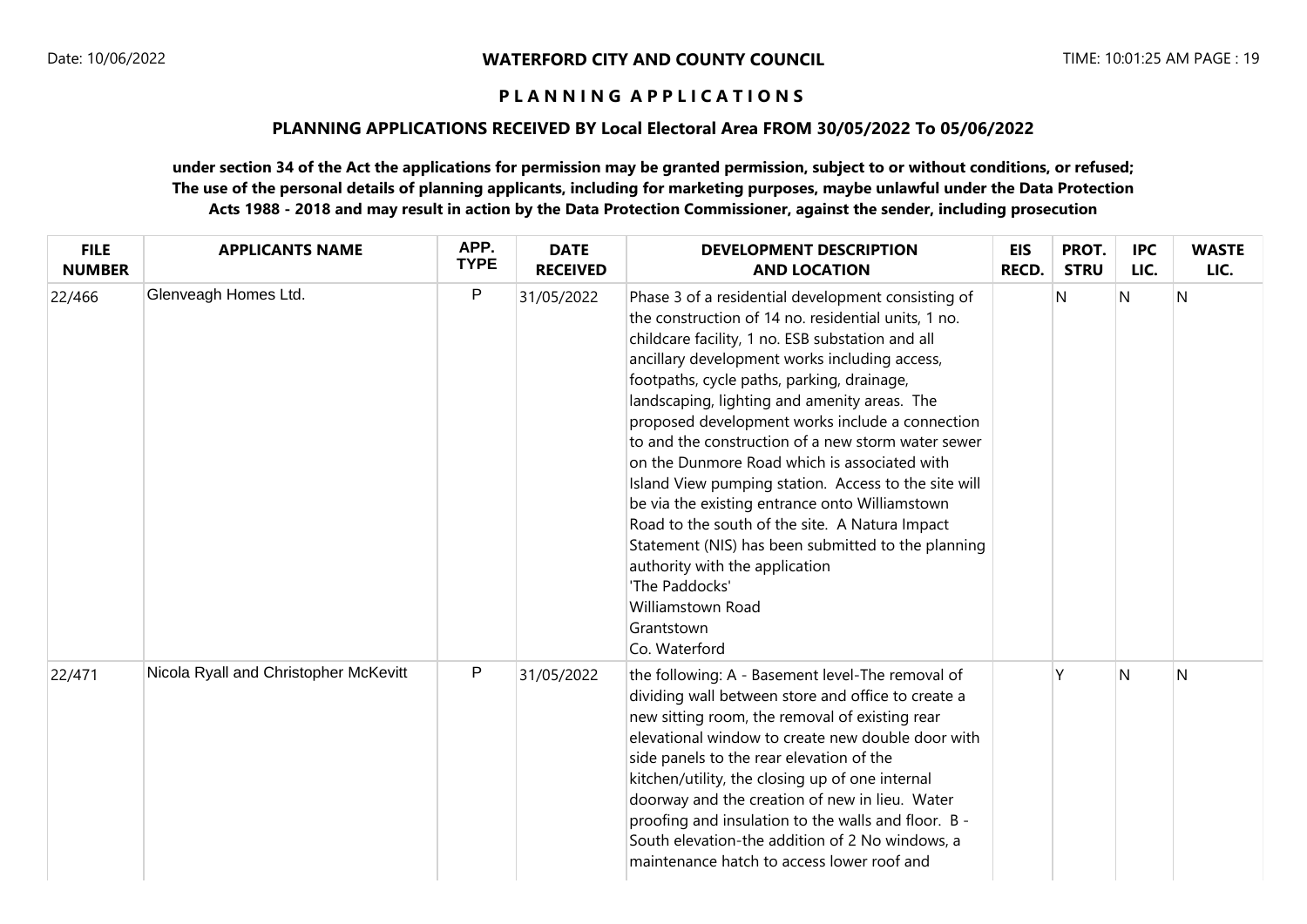### **PLANNING APPLICATIONS RECEIVED BY Local Electoral Area FROM 30/05/2022 To 05/06/2022**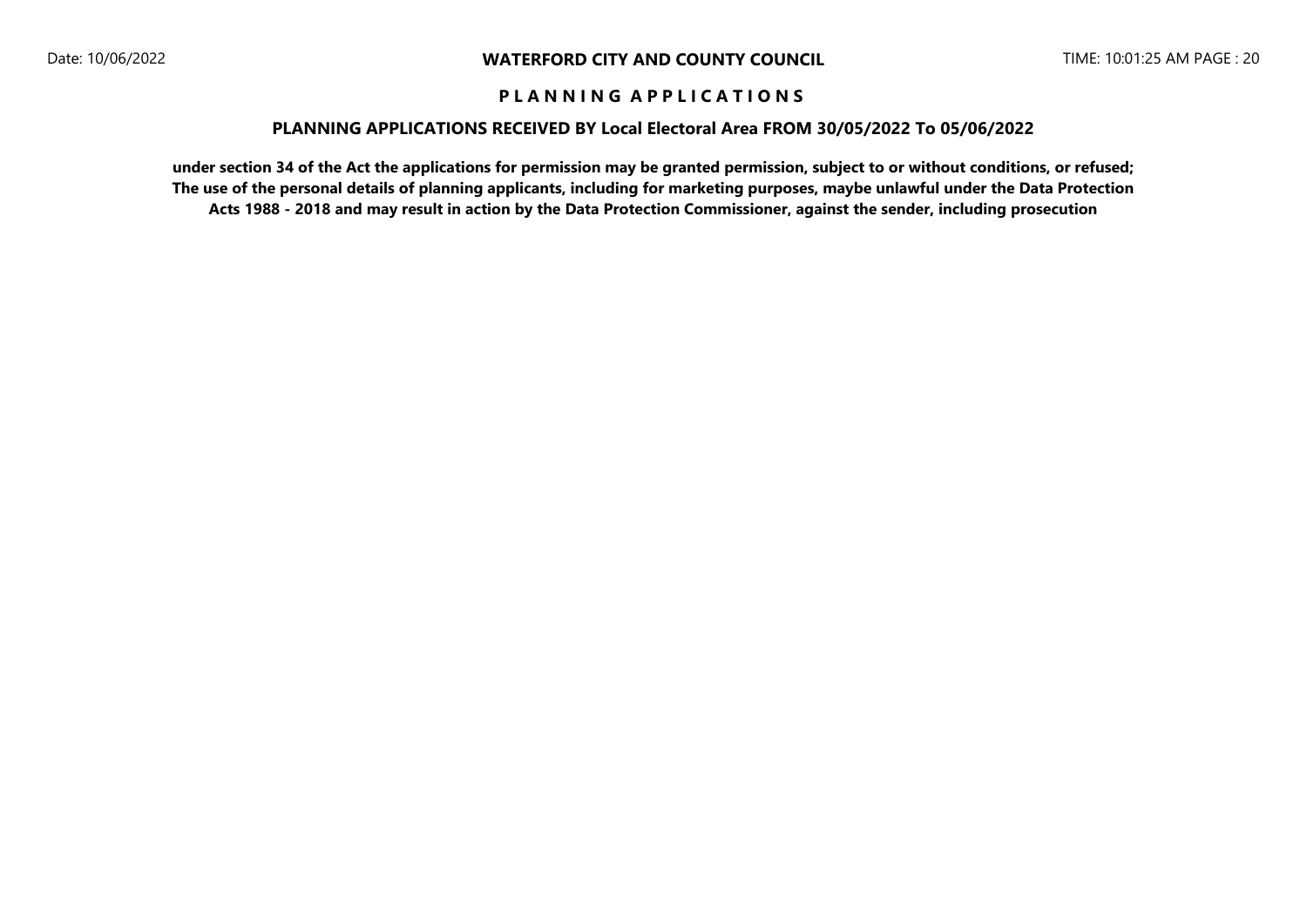## **PLANNING APPLICATIONS RECEIVED BY Local Electoral Area FROM 30/05/2022 To 05/06/2022**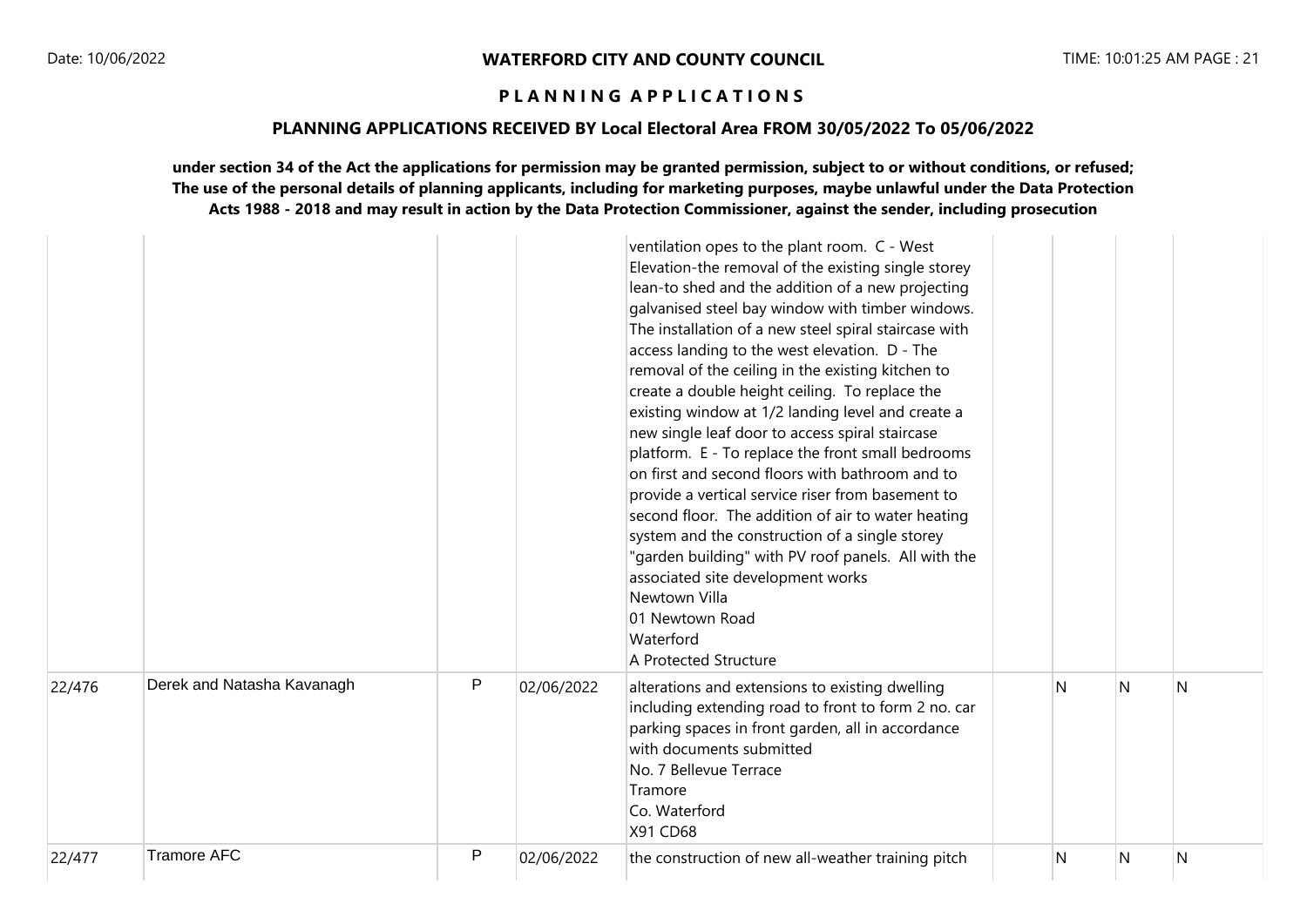### **PLANNING APPLICATIONS RECEIVED BY Local Electoral Area FROM 30/05/2022 To 05/06/2022**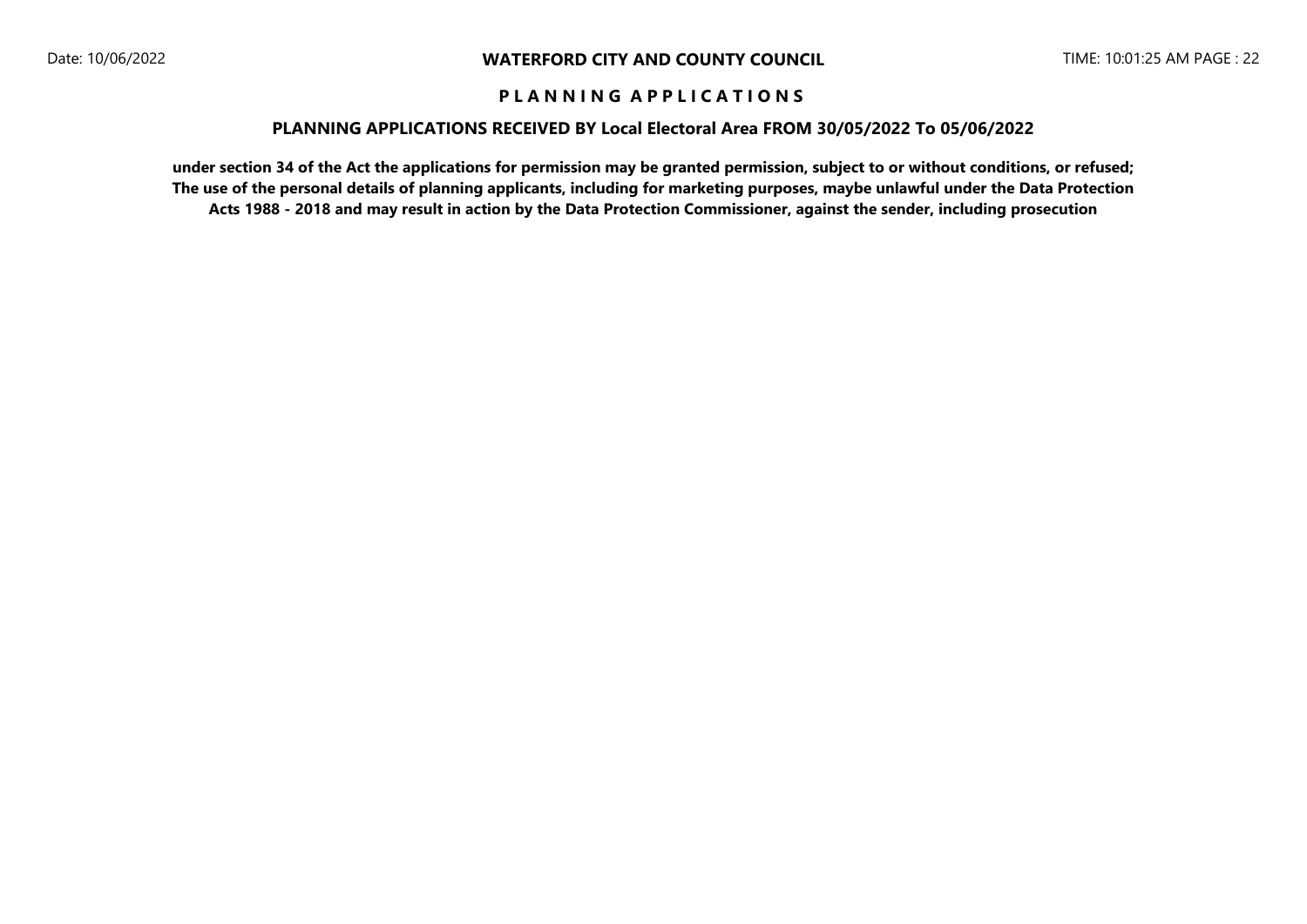### **PLANNING APPLICATIONS RECEIVED BY Local Electoral Area FROM 30/05/2022 To 05/06/2022**

|        |                        |              |            | including metal fence enclosure & netting over<br>(total height 5.4m) and 2 no. flood-light poles &<br>lighting rigs (12m high), and all associated site<br>works<br>Tramore AFC football grounds<br>Graun Park, Waterford Road<br>Crobally Lower, Tramore<br>Co. Waterford    |              |                |     |
|--------|------------------------|--------------|------------|--------------------------------------------------------------------------------------------------------------------------------------------------------------------------------------------------------------------------------------------------------------------------------|--------------|----------------|-----|
| 22/479 | <b>Noel Frisby</b>     | $\mathsf{P}$ | 02/06/2022 | demolish existing extensions, carry out alterations to<br>the remaining structure, and construct a basement<br>and two-story extension to the rear of house, in<br>accordance with the drawings submitted<br>Lyndhurst<br>49 John's Hill<br><b>Waterford City</b>              | γ            | $\overline{N}$ | N   |
| 22/484 | Noreen O'Shea          | P            | 03/06/2022 | SECTION 254 LICENCE for external seating area for<br>50 chairs and 23 tables with screens<br>O'Shea's Hotel<br>Strand St.<br>Tramore<br><b>X91 YTE5</b>                                                                                                                        | $\mathsf{N}$ | $\mathsf{N}$   | N   |
| 22/489 | Conn & Marielle Kirwan | P            | 03/06/2022 | the construction of a single storey new dwelling, a<br>detached garage, a new driveway entrance and the<br>installation of a wastewater treatment system with a<br>raised bed polishing filter and all associated site<br>works<br>Ballycashin<br>Butlerstown<br>Co. Waterford | N            | $\mathsf{N}$   | IN. |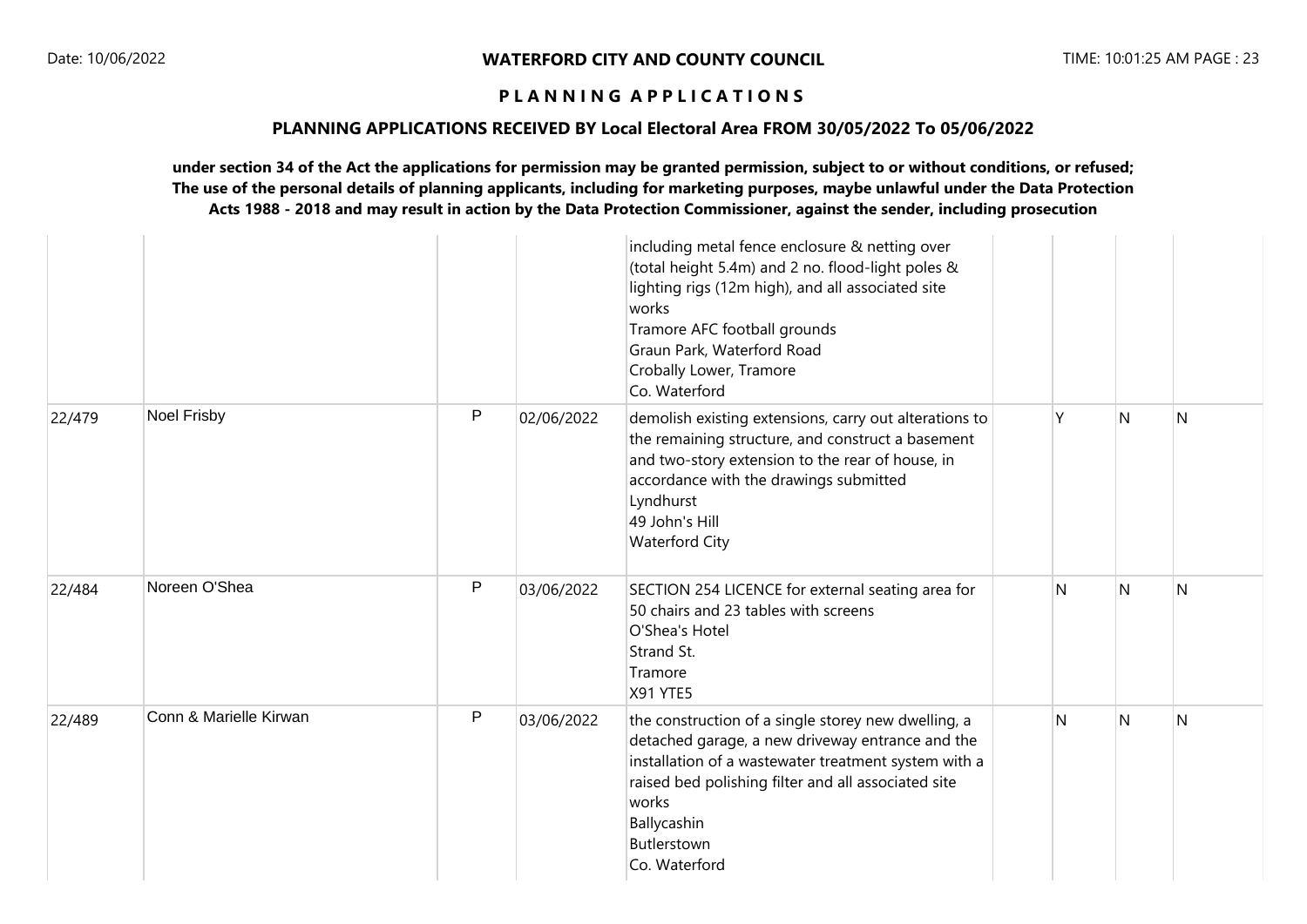### **PLANNING APPLICATIONS RECEIVED BY Local Electoral Area FROM 30/05/2022 To 05/06/2022**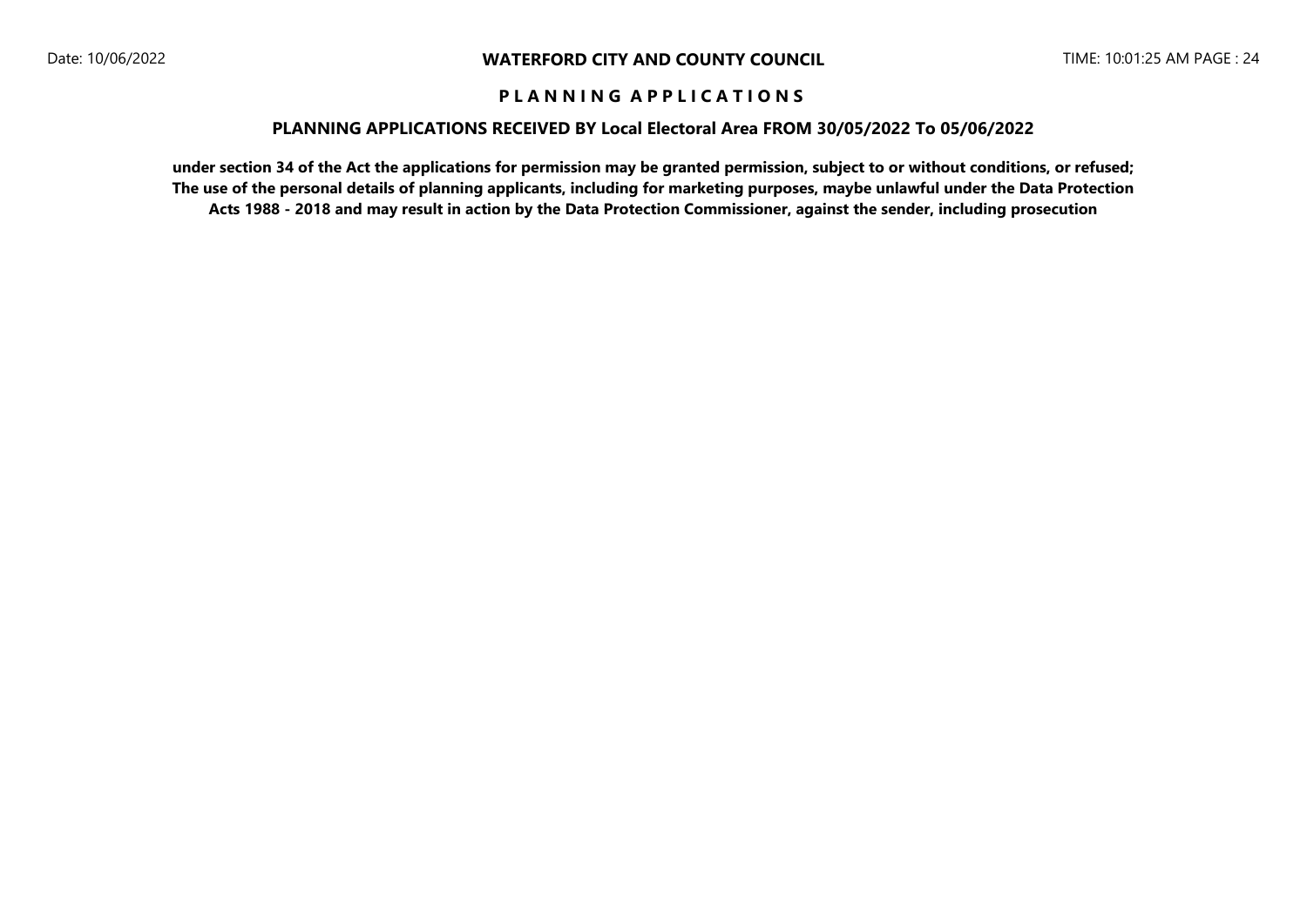### **PLANNING APPLICATIONS RECEIVED BY Local Electoral Area FROM 30/05/2022 To 05/06/2022**

## **under section 34 of the Act the applications for permission may be granted permission, subject to or without conditions, or refused; The use of the personal details of planning applicants, including for marketing purposes, maybe unlawful under the Data Protection Acts 1988 - 2018 and may result in action by the Data Protection Commissioner, against the sender, including prosecution**

| 22/490                                                                      | Susan Molloy         | $\mathsf{R}$ | 03/06/2022 | INDEFINITE RETENTION PERMISSION for the<br>increase in numbers from 17 to 33<br>Little Einsteins Preschool<br>Butlerstown<br>Co. Waterford            | $\mathsf{N}$ | $\mathsf{N}$ | N |
|-----------------------------------------------------------------------------|----------------------|--------------|------------|-------------------------------------------------------------------------------------------------------------------------------------------------------|--------------|--------------|---|
| 22/491                                                                      | <b>Niall Farrell</b> | P            | 03/06/2022 | construct a steeltech shed workshop along with<br>associated site development works<br><b>Farrells Autoport</b><br>Cork Road<br>Waterford<br>X91 F3AX | N            | N            | N |
| 10<br>Total for Local Electoral Area: Metropolitan<br><b>Electoral Area</b> |                      |              |            |                                                                                                                                                       |              |              |   |
|                                                                             |                      |              |            |                                                                                                                                                       |              |              |   |

**30 Total:** 

**\*\*\* END OF REPORT \*\*\***